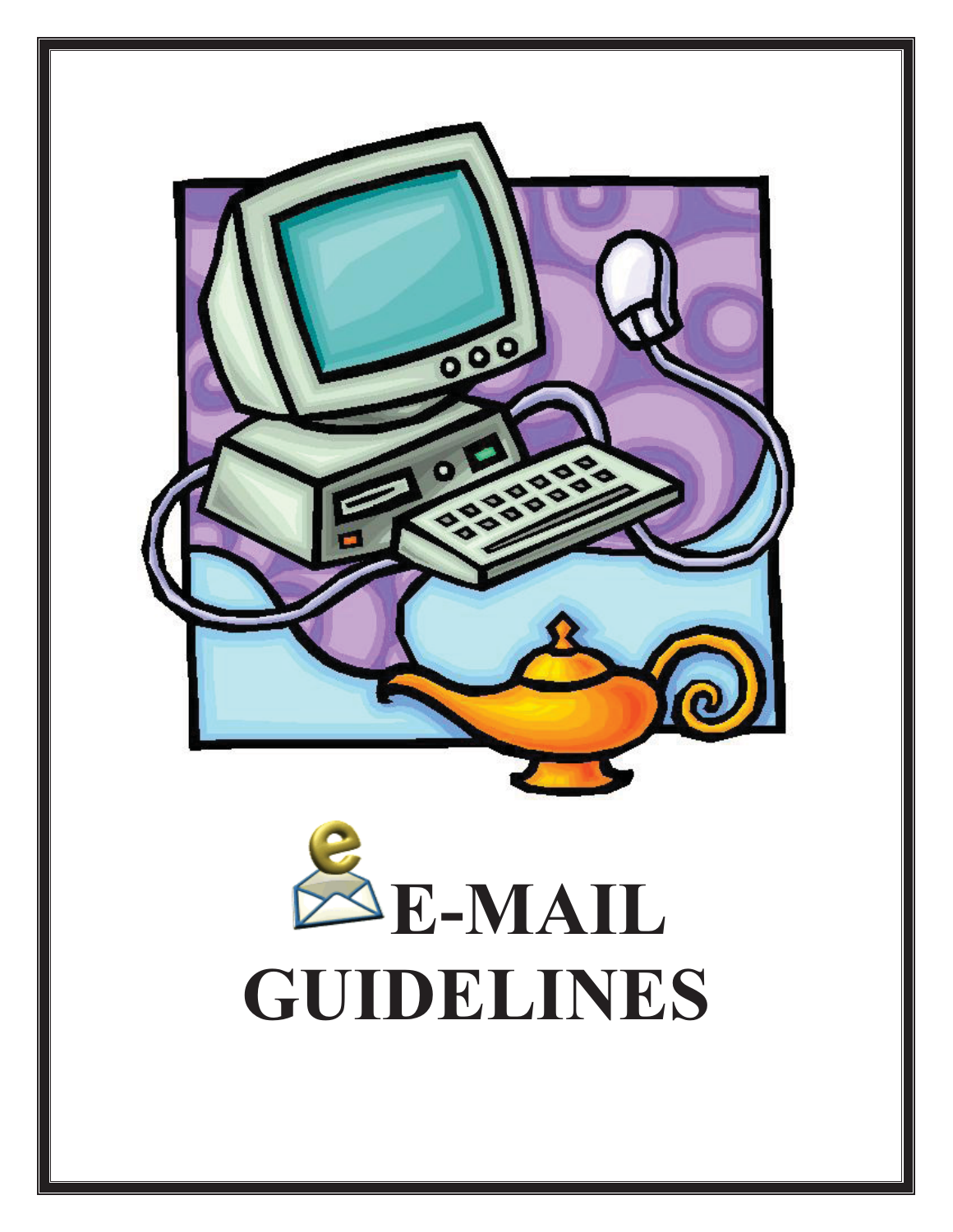# **E-MAIL GUIDELINES**

**FOR** 

# **MANAGERS AND EMPLOYEES**

**Prepared by the Collaborative Electronic Records Project Rockefeller Archive Center September 2006** 

*This document may be freely used and modified by any non-profit organization.*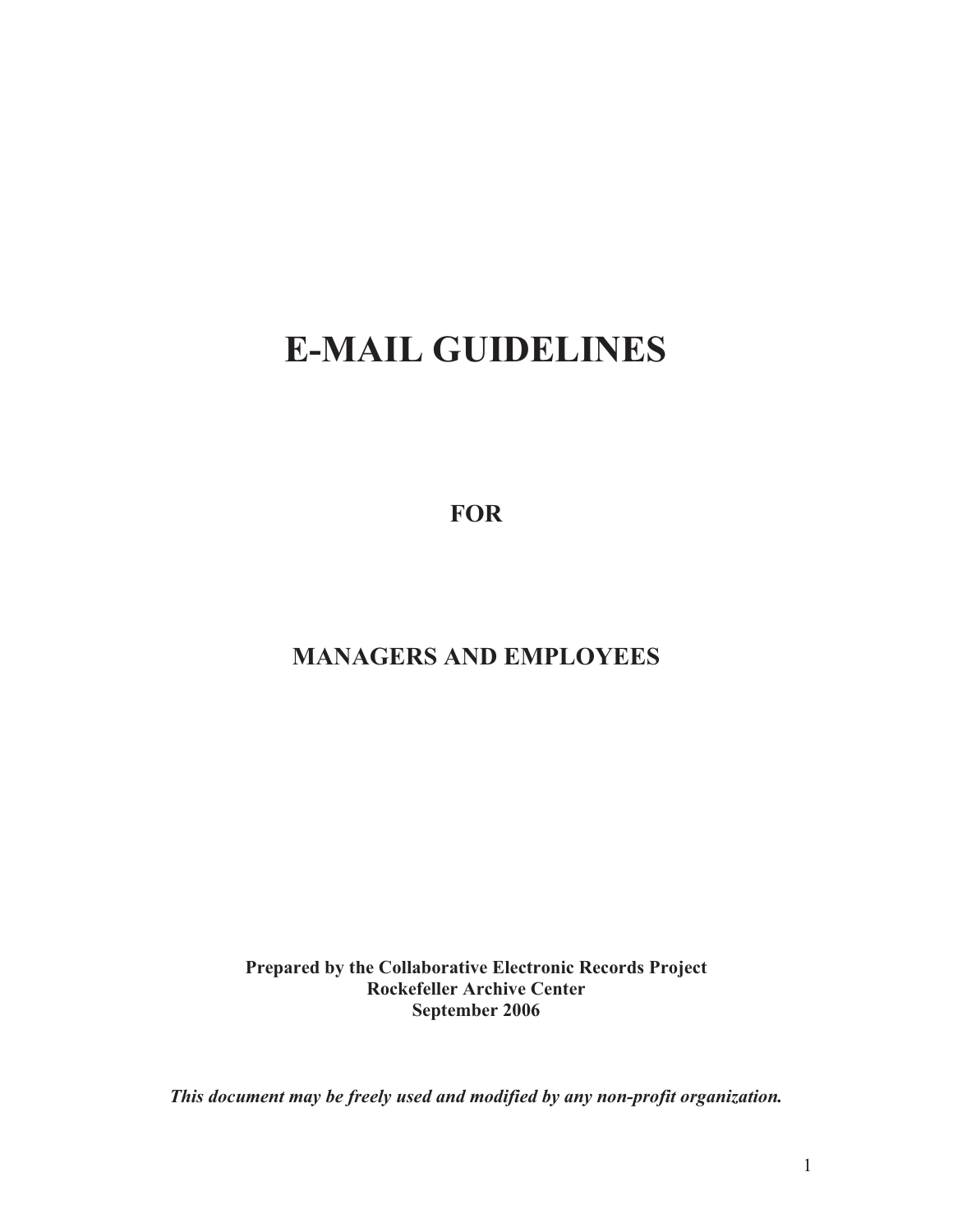# **TABLE OF CONTENTS**

| <b>Section I -- E-mail Guidelines for Managers </b><br>$\overline{4}$ |
|-----------------------------------------------------------------------|
| 5<br>5<br>7<br>7<br>8<br>9                                            |
| Section II -- E-mail Guidelines for Records Managers<br>12            |
|                                                                       |
| 14                                                                    |
| 15                                                                    |
|                                                                       |
|                                                                       |
| <b>Section IV – Appendices</b>                                        |
|                                                                       |
| Appendix $2 - E$ -mail and Internet Policy Acknowledgement Form<br>23 |
|                                                                       |
|                                                                       |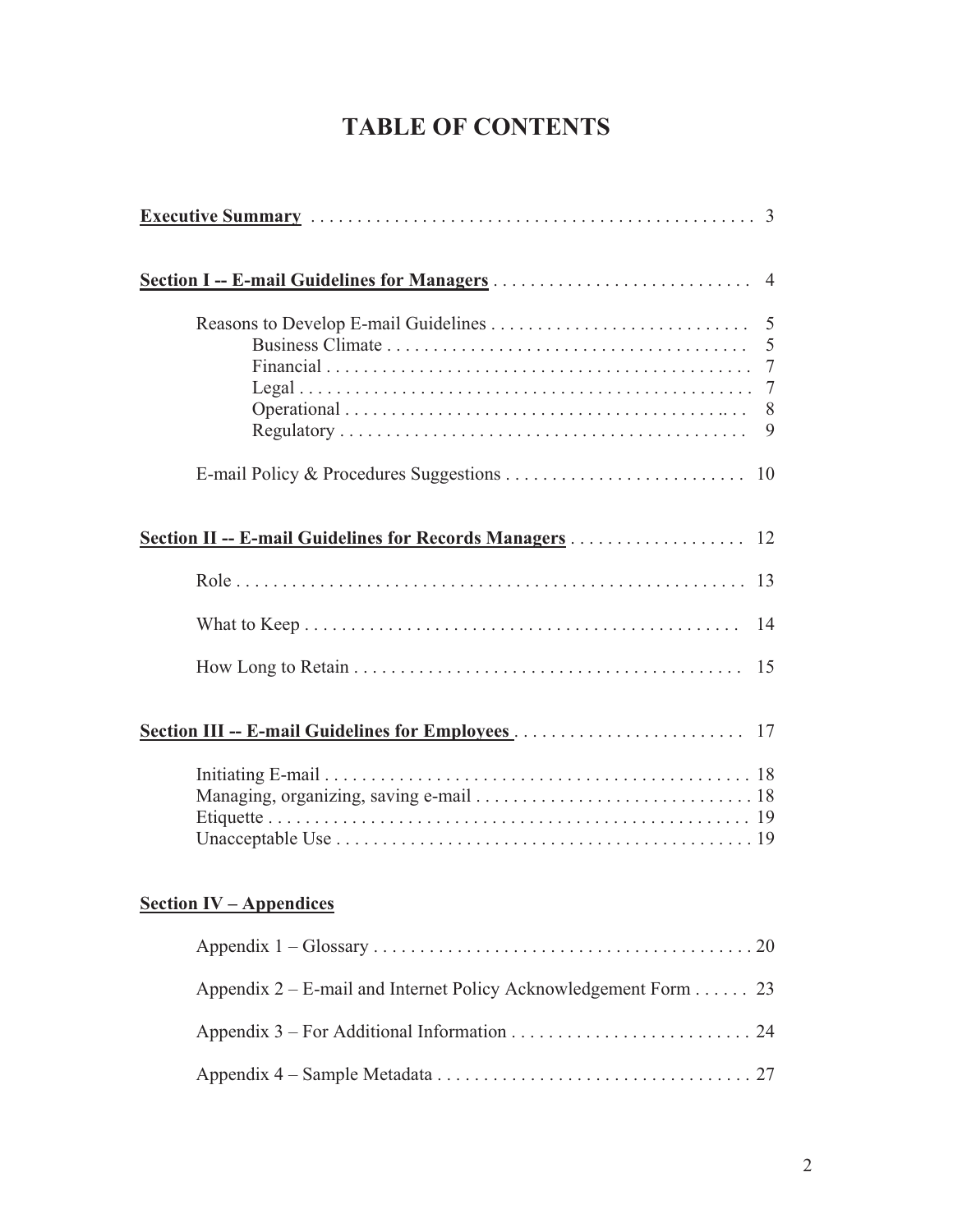#### **EXECUTIVE SUMMARY**

To prepare the Rockefeller Archive Center (RAC) for receiving donations of email<sup>1</sup> and other information in digital form, the Center partnered with the Smithsonian Institution Archives on a three-year Collaborative Electronic Records Project launched in August 2005. The project's primary objective is to develop management guidance and technical preservation methods that will enable archives to make electronic information accessible and usable for future researchers. To accomplish this goal, depositing organizations should establish policies and procedures for generating and saving electronic information long before records are transferred to an archive. By raising awareness among donor organizations when electronic records are being generated rather than waiting until the records are deposited, RAC hopes to receive electronic records with their authenticity<sup>2</sup> and integrity<sup>3</sup> intact. While it may be two years or so before we have the technical infrastructure in place to accept quantities of e-mail, we may be able to assist organizations in planning for the transfer of electronic records, whether to the RAC or another archive.

This document sets forth archivally acceptable methods of managing e-mail, and may be adopted, in whole or in part, by any non-profit organization. Circumstances may dictate modification to fit the needs of a particular office. Before implementing e-mail guidelines, each organization should review their Records Management Policy<sup>4</sup> with their legal, financial, and administrative advisors. While this document is intended to apply to records retained for historical research purposes, organizations should consider its applicability to other information retained (usually in a repository other than an archive) short or long-term for operational, legal, or financial reasons. This Preliminary E-mail Guidance, although being made available now as a stand-alone document, will be incorporated into a generic Records Management Policy scheduled for publication near the end of the Collaborative Electronic Records Project in 2008. Both products will be available at no charge for adoption by RAC depositor organizations or other non-profit groups. Organizations may wish to treat each section as a separate document rather than reproducing it in its entirety for all employees. Recognizing that most of our depositors do not have a dedicated Records Manager, we are including a basic outline of duties generally ascribed to the position.

<sup>&</sup>lt;sup>1</sup> Electronic mail, commonly known as e-mail, is a form of communication in which messages are sent and received through an electronic device including computers and memory sticks.

 $2$  Authenticity means a record that is what it purports to be, i.e., includes the e-mail with its attachments and transmission data, and that was created by the credited author.

 $3$  Integrity is confirmation that a record has not been altered, intentionally or accidentally, since its creation or receipt. 4

<sup>&</sup>lt;sup>4</sup> Records Management Policy is a formal, written document containing an organization's procedures for managing records, paper and electronic, of its activities. It typically includes guidelines regarding which records to retain, the length of time they should be kept, the manner in which they should be organized, and the procedures for disposing of them or transferring them to an archive.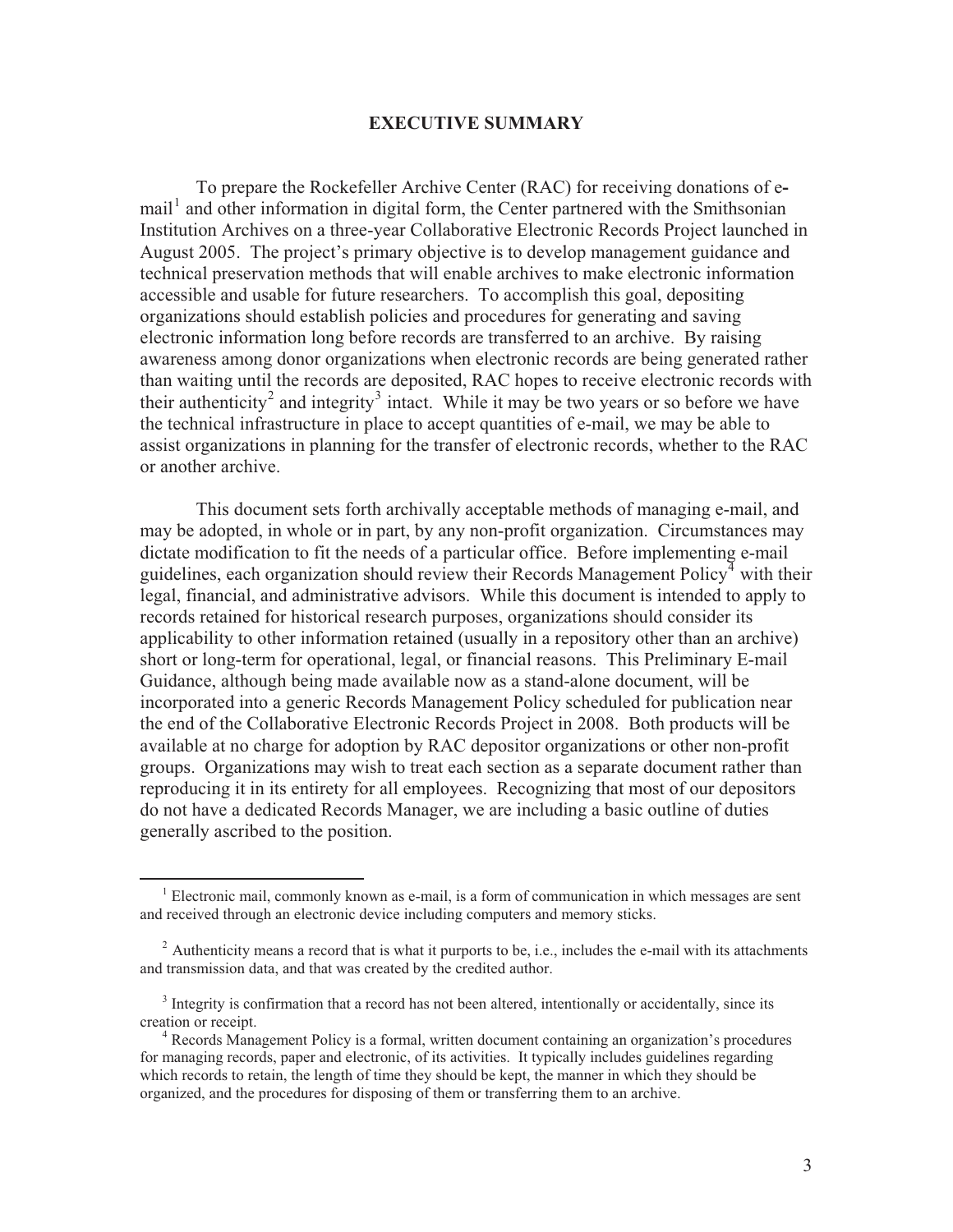# **SECTION I**

# **E-MAIL GUIDELINES FOR MANAGERS**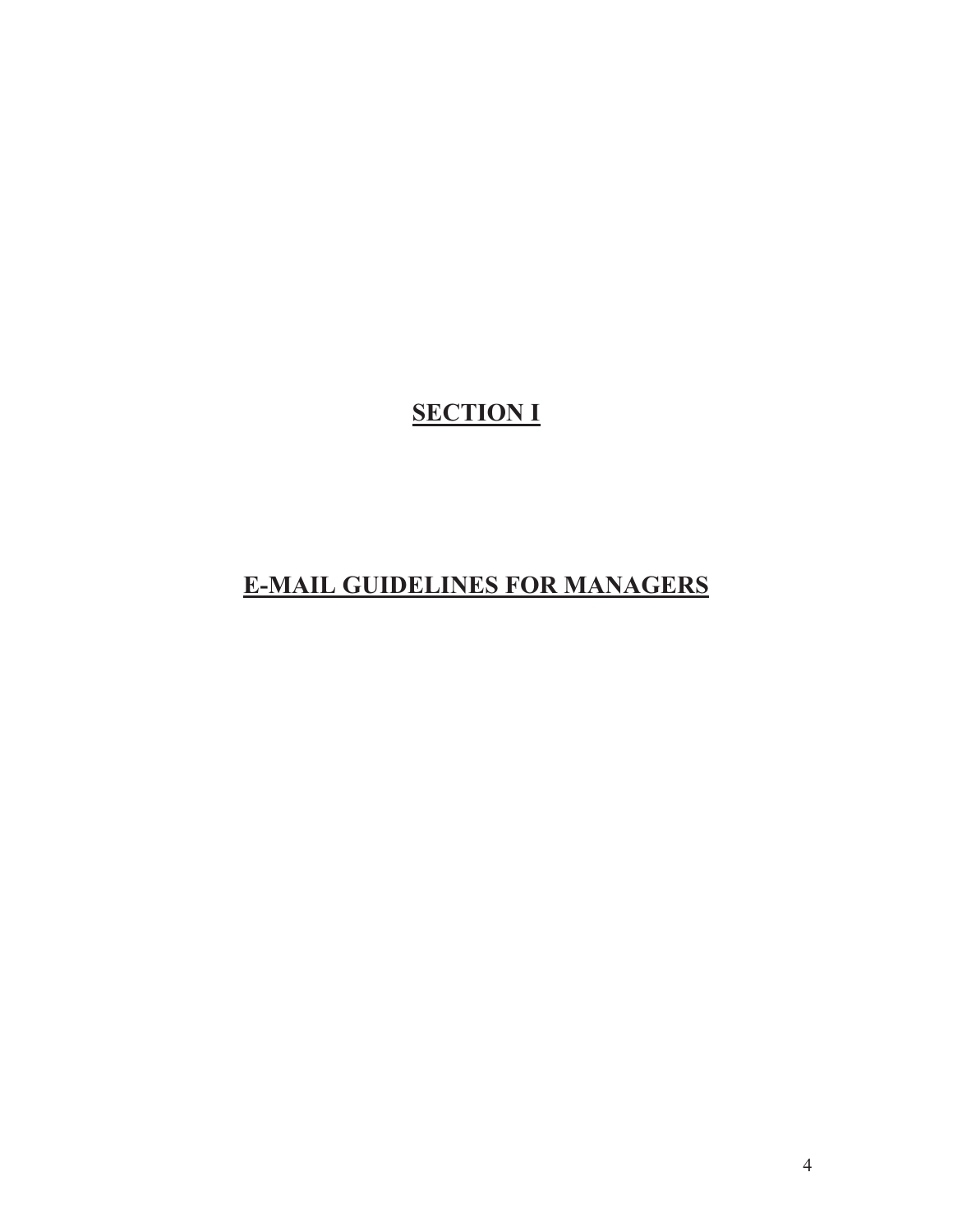#### **E-MAIL GUIDELINES FOR RECORDS MANAGERS**

#### **Reasons to Develop E-mail Guidelines**

#### Business Climate

Over the past twenty-five or so years, the use of electronic devices such as computers has changed the way organizations conduct business and has altered the form and quantity of records documenting policies and activities. A 2003 study by the University of California-Berkley determined that the quantity of information created between 2000 and 2003 almost doubled and that approximately 93 percent of it was "born digital."<sup>5</sup> Other research indicates that in 2006, 60 billion e-mails will be sent each day and that electronic records are increasing by 80 percent annually.<sup>6</sup> Despite technological advances, the majority of official records<sup>7</sup> continue to be printed out on paper for long-term retention. Due to the proliferation of paper documents, the increasing cost of storage space, and perennially inadequate processing staff, archives now find it necessary to work proactively with their donors to find ways to maximize the use of space, time, and funds, yet continue to retain records of enduring value.

Businesses, whether non-profit or for profit, are subject to legal and/or governmental requirements that mandate retention of certain information. An e-mail can be an official record; thus, it is imperative that organizations establish compliant e-mail policies. A 1993 ruling in Armstrong v. Executive Office of the President upheld a lower court decision that a printed copy of an e-mail is merely for "convenience" whereas the electronic version contains complete information regarding the transmission. It also held that separate retention schedules must be maintained for paper and electronic records.<sup>8</sup> Communication may be with anyone who has an e-mail address, whether or not both parties are connected to the same local area network; hence, an organization may need to retain received as well as created e-mail. E-mail systems have the capability of transmitting messages with attachments that range from digital images, to correspondence with interactive links, to websites, to financial spreadsheets. Generally, an attachment and the e-mail that is transmits it must remain electronically linked in order to qualify as an acceptable and complete record copy of the communiqué. Ideally,

<sup>7</sup> Official record: information created or received in the course of conducting an organization's business.

<sup>8</sup> Graduate School of Library and Information Science, University of Texas at Austin, "Managing E-Mail as Records," < http://www.gslis.utexas.edu/~scisco/lis389c.5/email/public.html> (7 February 2006).

<sup>&</sup>lt;sup>5</sup> NECCC Analysis of State Records Laws Work Group, "Challenges in Managing Records in the  $21<sup>st</sup>$ Century," Lexington, KY: National Electronic Commerce Coordinating Council, 2004, <http://www.ec3.org/Downloads/2004/Challenges\_in\_El\_Records.pdf> (4 February 2006),14-15.

<sup>6</sup> David Silverberg, "E-mail Retention Reaching Critical Mass," *Business Edge*, Vol. 1, No. 21 (27 October 2005) http://www.businessedge.ca/printArticle.cfm/newsID/10991.cfm (4 November 2005); Stefanie Murray, "Management of records more important than ever" *Lansing State Journal*, 13 Oct 2005, http://www.tallahassee.com/mld/tallahassee/busiess/12888528.htm?template=contentModules/printstory.js  $p > (18 \text{ Oct } 2005).$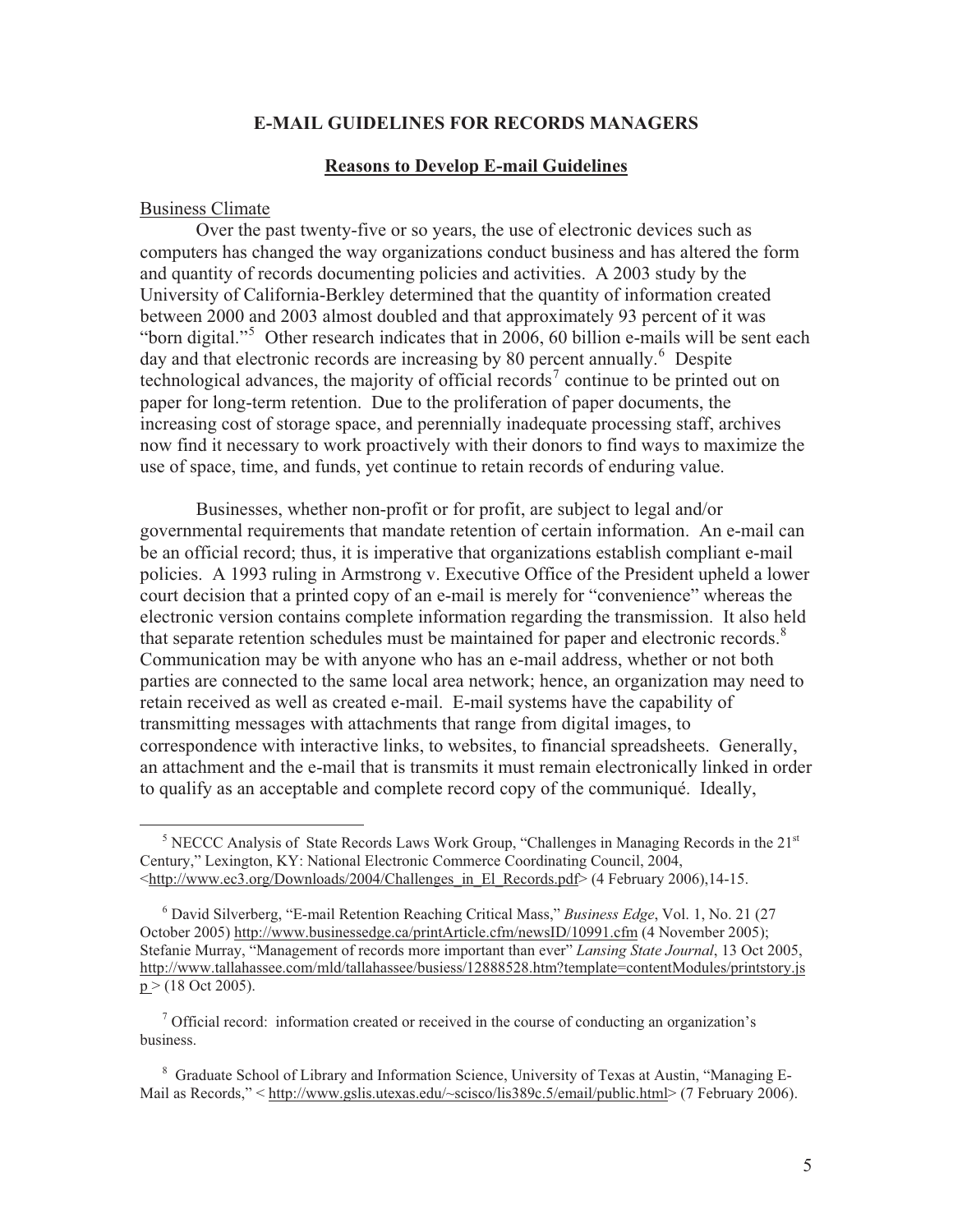electronic records procedures will be incorporated into a company's Records Management Policy, and the retention period<sup>9</sup> will be determined based on a record's content rather than its physical form. Although most businesses regularly copy information from their server(s) onto backup media (usually magnetic tapes) for disaster recovery purposes, this process does not meet legal, regulatory, or historical recordkeeping responsibilities. The latter may not require production of information for years after records are created, whereas the former would likely necessitate accessing only recently created documents.

E-mail and other electronic records are created, saved, or deleted by almost all employees in an organization. Typically a company no longer employs file clerks to be sure important documents are retained and placed in designated folders that are named according to company or department-wide specifications. Often organizations neglect to establish electronic filing procedures, nor do they routinely train employees about company policies regarding electronic records. As a result, some business records are being lost or are inaccessible without spending inordinate amounts of time and money searching for particular messages. If backup tapes are retained longer than a disaster recovery period, e-mail pertinent to a particular policy question or lawsuit could be in every tape, none of which have searchable, standardized subject headings. Demands for greater financial accountability, e-mail legal discovery requirements, new federal and state regulations, and the need for operational security and efficiency mean that e-mail guidelines are a critical part of conducting business. Lack of, or inadequate procedures for, managing e-mail can cost a company in fines, wasted time, customer or donor goodwill, and increased expenditures for storage space. These issues will become increasingly important with the exponential increase in the number of e-mails.

At a glance, here are the key reasons to institute appropriate e-mail guidelines:

- � to minimize an organization's legal liability
- to comply with privacy laws<br>• to facilitate the legal discove
- to facilitate the legal discovery process
- � to enhance compliance with governmental regulations
- � to improve organizational efficiency and effectiveness
- � to establish information audit trails
- � to reduce the likelihood of information loss
- � to prevent unauthorized access to information
- � to reinforce organizational control over electronic traffic
- � to preserve institutional memory and history
- $\bullet$  to assist in training employees
- � to ensure that records of enduring value which will be transferred to an archive will be accessible and readable by researchers.

 $9$  Retention period: the organization's pre-determined 'expiration' dates – the point in time when a record may be destroyed. Financial, legal, and governmental requirements, in addition to the organization's administrative needs and the historical value of the records, are considerations in establishing retention periods.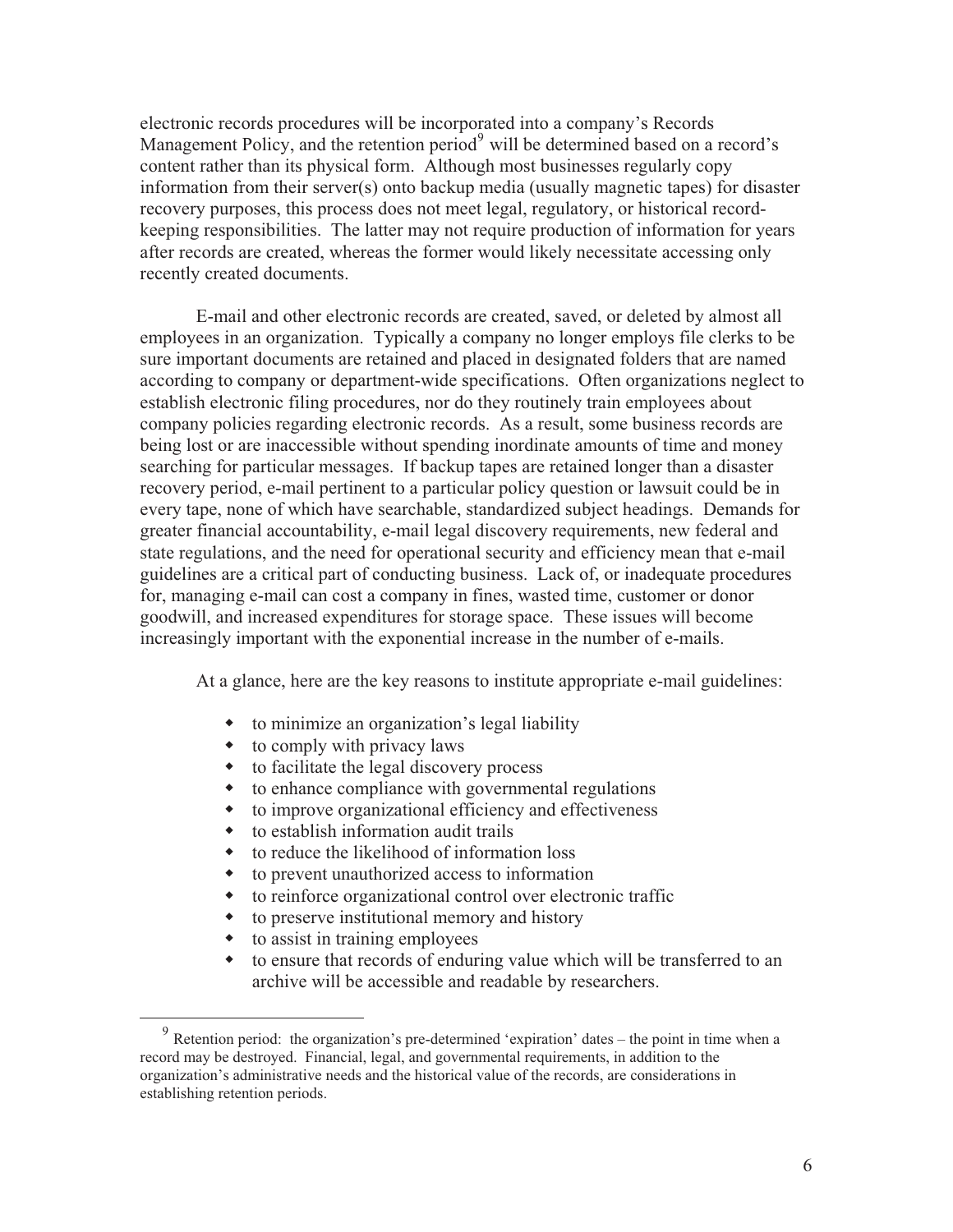#### Financial Accountability

Although non-profit organizations are exempt from the stockholder oversight and governmental reporting required of for-profit businesses, non-profits are increasingly being brought under state and federal legislative regulations. Issues addressed include electronic filing, independent accounting audits, and excessive compensation of Board members and officers. For example, for 2005 and later tax returns, the Internal Revenue Service requires tax-exempt organizations having assets of \$100 million or more to file electronically. The following year, private foundations and charitable trusts, regardless of asset size, will be required to file Form 990-PF electronically if they generate at least 250 returns (e.g. 245 employees).<sup>10</sup> New York is one of the first states to propose regulation of non-profit organizations, initially focusing on the most well-funded ones.<sup>11</sup> Precisely because non-profits lack a 'big brother' watchdog, their financial practices may be more lax as well as subjected to closer scrutiny by the media and other parties concerned about the misuse of tax-exempt funds. Properly managed e-mail could help protect an organization's reputation, tax-exempt status, and donation flow.

#### Legal Issues

Multi-million dollar fines against companies for failure to provide e-mail subject to legal discovery, while thus far having little impact on the non-profit world, may soon reach tax-exempt organizations. Non-profits are as susceptible as for-profit companies to lawsuits regarding employment-related issues such as discrimination and harassment. Recent statistics indicate that "one in five employers has had an e-mail subpoenaed by courts and regulators, and another 13 percent have battled workplace lawsuits triggered by employee e-mail."<sup>12</sup> Four primary situations create financial and legal difficulties for companies: 1) inability to cost effectively search for e-mail relating to one person, topic, or department (the way discovery requests usually specify); 2) lack of a records retention schedule and a records management policy; and 3) failure to follow the retention schedule or records policy; and 4) deletion of e-mail.

electronic ones, and may weaken their defense if pertinent records are not available. Despite a dearth of case law regarding electronic evidence, courts have applied a broad definition of electronic documents that encompasses e-mails, instant messages, backup tapes, metadata, calendar notations, notes, and deleted files. Generally courts prefer, but do not always require, that electronic documents be presented in their original format because the metadata may contain critical evidence missing when files are printed or converted to other formats such as PDF. Based on the few court decisions regarding electronic records to date, companies have an obligation to maintain records, including

<sup>&</sup>lt;sup>10</sup> Internal Revenue Service, U.S. Department of Treasury, "Tax Information for Charities & Other Non-Profits," <http://www.irs.gov/charities> (4 February 2006).

<sup>&</sup>lt;sup>11</sup> Eliot Spitzer, Attorney General, State of New York, Charities Bureau, "Internal Controls and Financial Accountability for Non-Profit Boards," http://www.oag.state.ny.us/charities/charities.html > (10 March 2006).

<sup>&</sup>lt;sup>12</sup> Jennifer LeClaire, "The Future of E-Mail Archiving" *TechNewsWorld* 13 Oct 2005 http://www.technewsworld.com/story/46481.html (18 Oct 2005).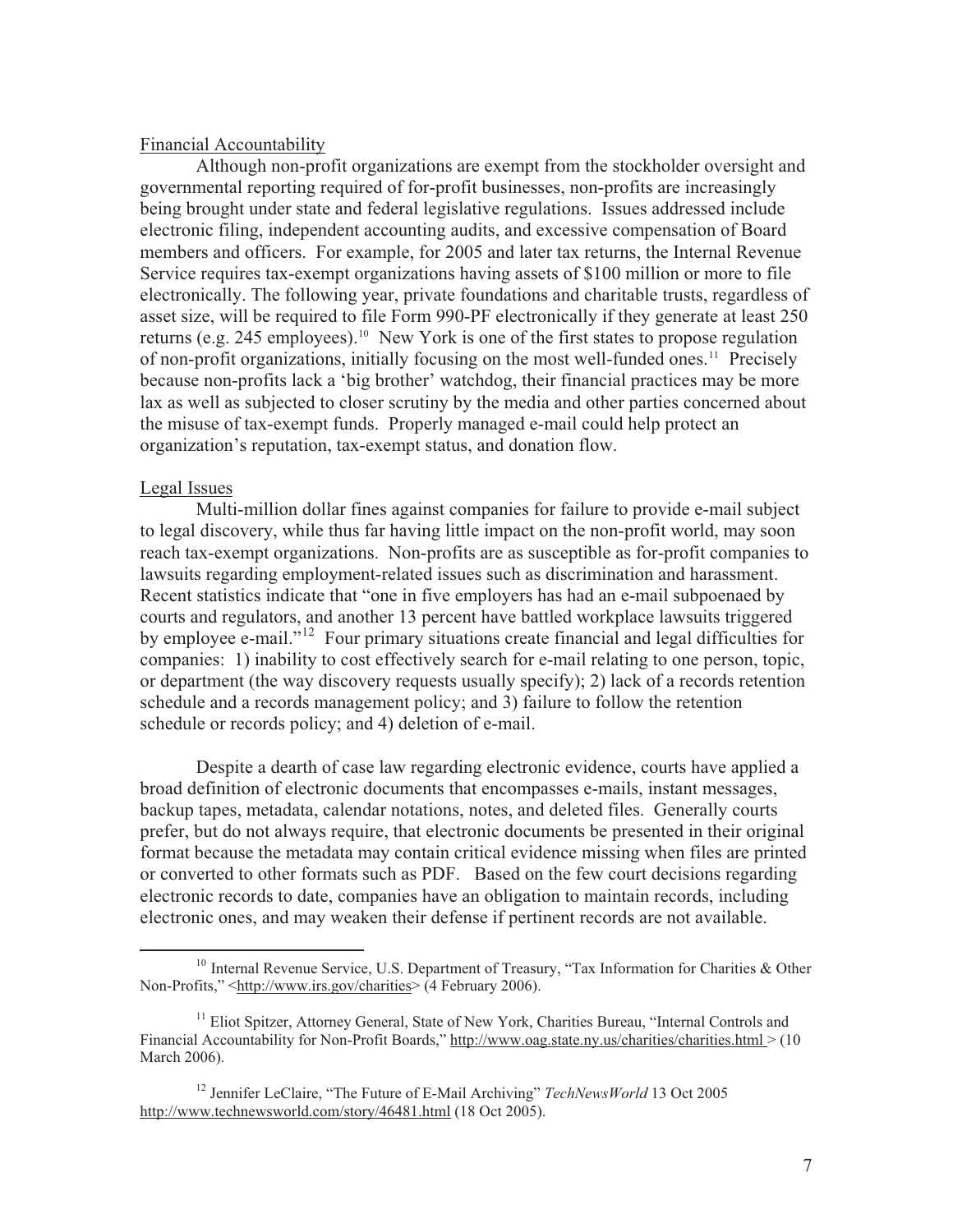Legal tests espoused in *Zubulake v. UBS Warburg*13 are often used to determine if a company may be liable for sanctions and should be considered when developing an email policy:

- 1) Was there an obligation to preserve e-mail at the time it was destroyed?
- 2) Was the evidence intentionally, willfully, or negligently destroyed?
- 3) Was the evidence relevant to the case?

In some instances destruction has been determined relevant evidence. Potential consequences include fines, dismissal, default, summary judgment, and in extreme instances, criminal penalties. Failure to retain or losing e-mail as required by the Securities and Exchange Commission led to a \$15 million fine in one of several lawsuits against financial institutions. Other fines were smaller, although still in the millions.<sup>14</sup> Informal and forwarded e-mail may not meet a court's standard for a reliable business record, and could be considered hearsay.<sup>15</sup>

#### Operational Needs and Security

Organizations use records, paper and electronic, for their institutional memory as well as to provide service and information to customers, whether the general public, employees, or directors. Developing and following appropriate e-mail guidelines will streamline the workflow and minimize the risk of information loss when it is necessary to locate critical evidence of a policy or program decision or of an activity. Cost efficiencies will result from effective e-mail guidelines because elimination of files according to the retention schedule will free more hard drive and server space, reduce the need for duplicate paper systems, and make locating files faster.

Staff changes provide opportunities for an employee who is leaving to delete, encrypt, or abscond with company information. Security risks involved in the use of laptops, off-site computers, devices such as memory sticks, iPods, digital cameras, etc. should be addressed in e-mail guidance and records management policies. Not only can the accidental loss of a portable device expose confidential information (such as employee medical information, expense accounts, social security numbers; credit card numbers of seminar attendees, buyers of publications, etc.) to unauthorized users, it can also allow the intentional use of computerized tools to extract data for unauthorized purposes or to spread viruses, worms, or similar menaces. Organizations face enormous financial and legal risks from security breaches. Management controls should be part of effective e-mail and records policies. Even if an outside contractor handles or disposes of sensitive information the hiring company is responsible for evaluating the vendor's capability of properly managing the data. A general rule of thumb is to institute security

<sup>13</sup> Brian J. Leddin and Dean Gonsowski, "Spoilation of Electronic Data," *New Jersey Law Journal*, Vol. CLXXIX, No. 3, 17 January 2005.

<sup>&</sup>lt;sup>14</sup> Gregory Cresci, "Morgan Stanley to Pay \$15 Million for Failure to Save E-Mails," Bloomberg 14 February 2006. <http://www.bloomberg.com/apps/news?pid=10000103&sid=aBoVvwOm0I6I&refer=us>.

<sup>&</sup>lt;sup>15</sup> Kathryn Keneally, "E-mails sent during the business day may not be admissible as business records," *Champion Magazine*, January/February 2004 <http://www.nacdl.org/public.nsf> (7 February 2006).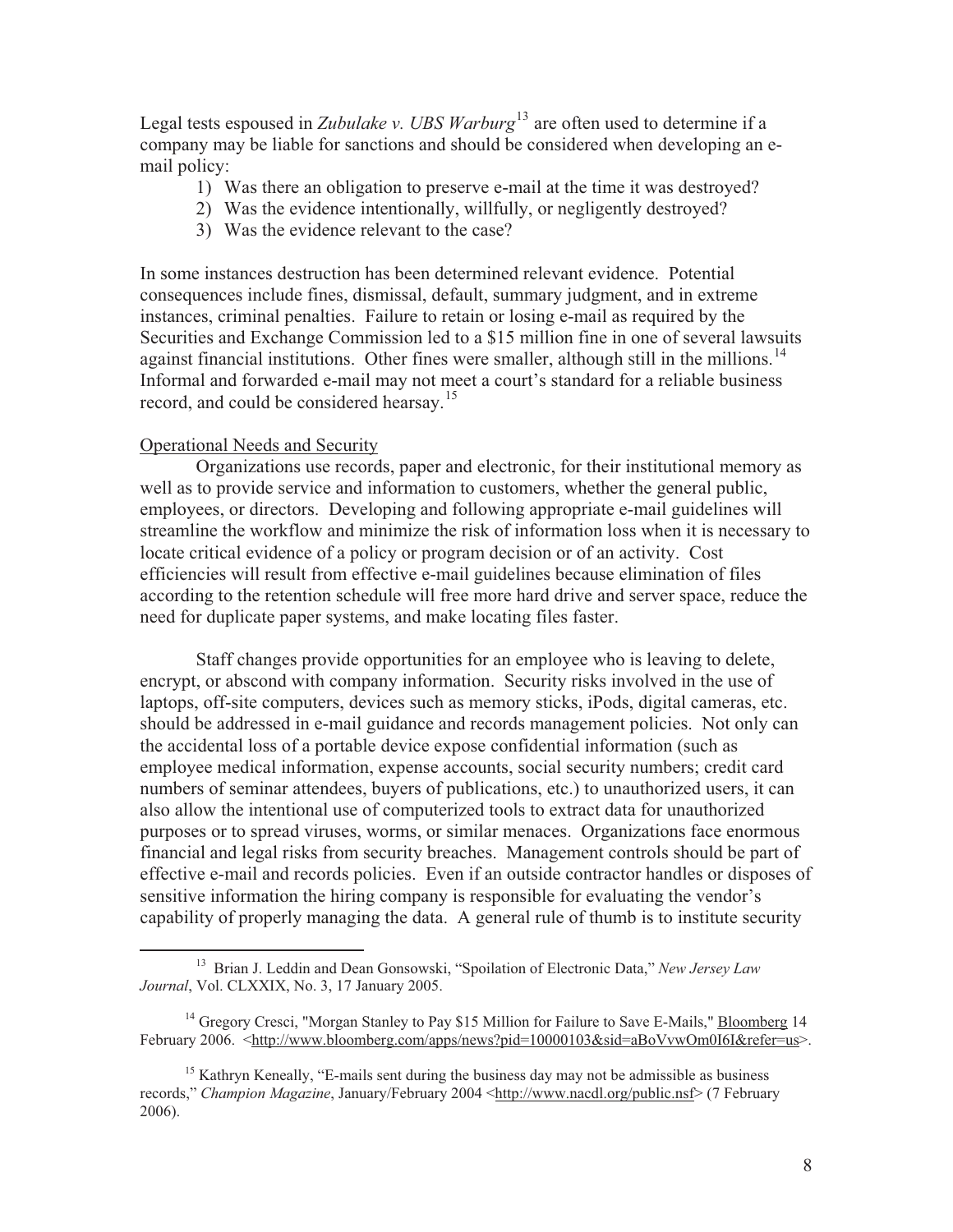measures suited to the exposure to loss and in line with procedures taken by peer companies, but also considering emerging trends across industry lines.

#### Regulatory Requirements

The Sarbanes-Oxley Act (SOX) has drastically changed the way for-profit businesses operate and is having a trickle-down effect on non-profit organizations. In a 2005 study, researchers found that 97 percent of participating non-profit groups have been affected by SOX.<sup>16</sup> A few states including New York have enacted, or have proposals in their legislatures, to adopt similar legislation. Significant concerns for nonprofits are that companies such as Moody's have incorporated the Act's reform measures into their tax-exempt debt rating criteria, and that Congress and the IRS are reviewing non-profit governance, ethics, and openness. Strengthening controls in accordance with Sarbanes-Oxley may be valuable in attracting and retaining donors, board members, and lenders as well as in preparing for the anticipated extension of regulations to non-profits. Because retaining records that may be pertinent to a federal investigation is required, email that reflects decisions and actions to implement SOX criteria, and to ensure that executive salaries and benefits are not excessive, will be useful documentation for regulatory inquiries, Congressional testimony, and institutional memory.<sup>17</sup>

Although legislation such as the Health Insurance Portability and Accountability Act of 1996 (HIPAA) applies to health care plans, clearinghouses, and providers as well as "business associates," some researchers may be considered health care providers.<sup>18</sup> Organizations involved in research using human subjects should consult their attorneys and/or the U.S. Department of Health and Human Services to determine if their research is exempt from HIPAA. The Food and Drug Administration (FDA) has privacy regulations applicable to research on human subjects similar to those under HIPAA. To avoid potential problems, and in anticipation of HIPAA expansion, an organization should handle personal health care data in accordance with HIPAA and FDA guidelines.

Similarly, under Federal Trade Commission (FTC), Fair and Accurate Credit Transactions Act authority (16 C.F.R. 682), effective June 1, 2005 companies that obtain consumer information for credit card purchases or from sources such as consumer credit

<sup>18</sup> For more information, see U.S. Department of Health and Human Services, HIPAA, <http://www.dhhs.gov/ocr/hipaa/privacy.html> and <http://www.dhhs.gov/ocr/hipaa/guidelines/businessassociates.pdf>.

<sup>&</sup>lt;sup>16</sup> Foley & Lardner LLP, "Foley & Lardner Study Finds, Despite Intentions of Public Company Governance Reforms, Many Private and Nonprofit Organizations Continue to Be Impacted," *Business Wire*, 9 March 2005.

<sup>&</sup>lt;sup>17</sup>Marv Balousek, "Private Companies, Nonprofits Can't Ignore SOX: Federal Law Mandates Document Retention, Other Internal Controls," *Wisconsin State Journal*, 1 May 2005; Carol Hymowitz, "In Sarbanes-Oxley Era, Running A Nonprofit is Only Getting Harder," *Wall Street Journal*, 21 June 2005. "The Next Challenge for Nonprofits," *NJBIZ*, 19-26 December 2005. Susan Kinzie and Valerie Strauss, "After AU, Colleges Increase Scrutiny: Scandal Heightens Efforts to Seek Advice, Ask for New Audits," *Washington Post*, 21 November 2005; Jonathan D. Epstein, "Tougher Accountability Rules are Impacting Nonprofit Groups," *Buffalo News*, 5 December 2004.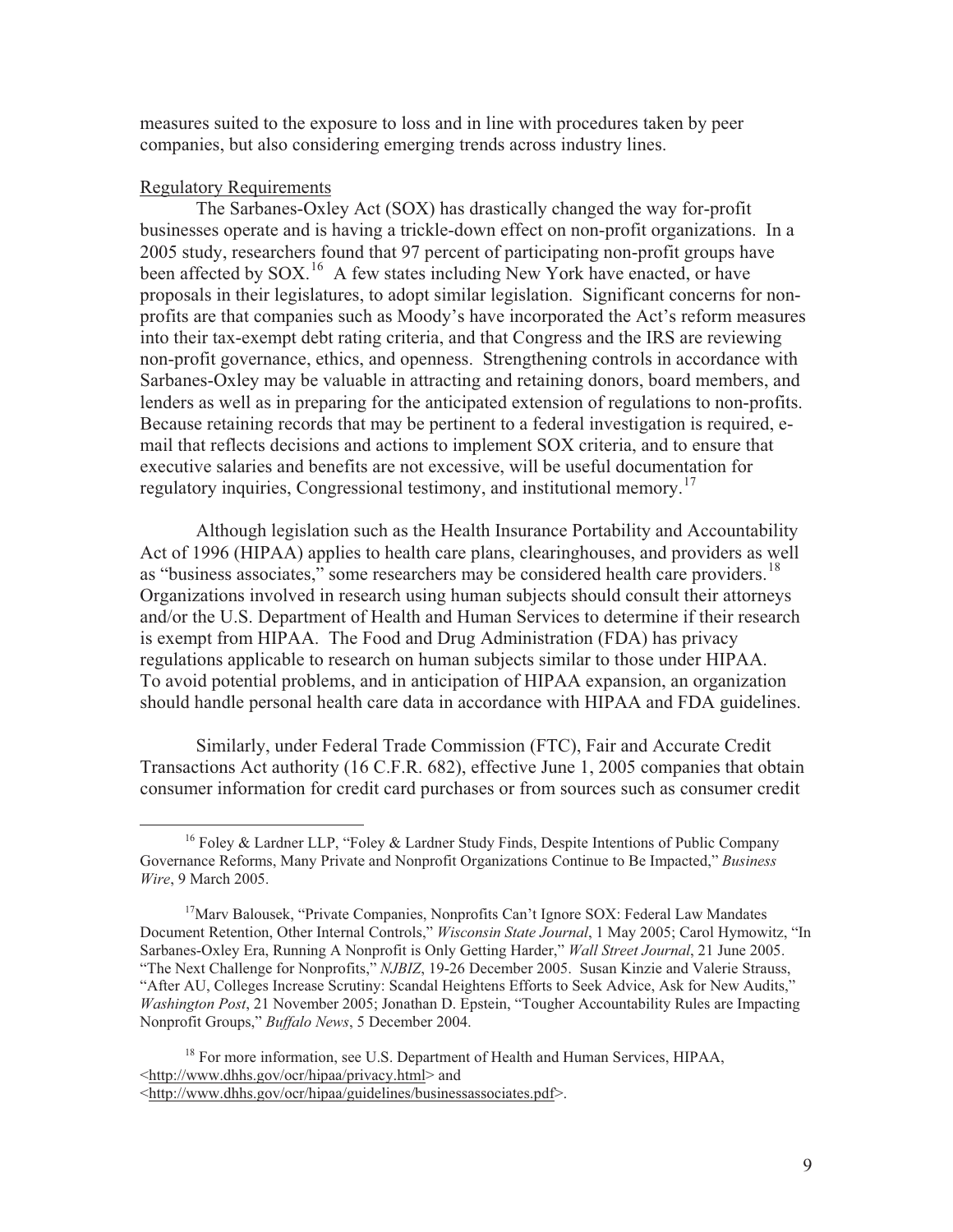reports are required to take reasonable measures to ensure the privacy of that data. Organizations that obtain such information about prospective employees, vendors, consumers, or grantees, etc. are required to destroy or erase electronic media so that the information cannot be read or reconstructed. Lack of an effective information security program may be considered a violation of FTC requirements.<sup>19</sup>

The Independent Sector's Nonprofit Panel has developed "Proposed Governance Principles for Discussion with Large Foundations" for foundations to use in strengthening their accountability and transparency in accordance with regulatory and legal issues discussed above. See

http://www.independentsector.org/programs/gr/charityreform.html.

## **E-mail Policy & Procedures Suggestions**

In order to lessen employee confusion, e-mail guidelines should be incorporated into a Records Management Policy and employee manual. All departments, particularly Information Technology, Records Management, and Human Resources, should collaborate on establishing the organization's records management policies and procedures. The following suggestions are not comprehensive and should be reviewed by legal counsel and the management team before adoption.

### **Creating and Managing E-mail**

#### Employer's Right to Access

The Federal Electronic Communications Privacy Act of 1986 allows employers to monitor employee e-mail for legitimate business purposes. E-mail may be subject to public access and legal subpoena.

- � Provide for regular audits by Information Technology Department
- � Establish authority levels for altering and deleting messages that have been sent

Privacy protection

- � Institute data privacy measures for employee records (i.e., medical, personnel, academic, social security numbers)
- � Warn employees that all e-mail on company equipment is company property and subject to being made public

**Security** 

- � Require password change on a regular basis
- � Prohibit password sharing
- � Establish guidelines for passwords, e.g. combination of numbers and letters, and program system to refuse weak ones
- � Establish Information Technology (IT) department monitoring of log-ins for unauthorized access

<sup>&</sup>lt;sup>19</sup> Charlene Brownlee and Melissa Cozart, "FTC Issues Rules for Disposal of Consumer Report Information," *Legal Update*, Fulbright & Jaworski, L.L.P, May 2005.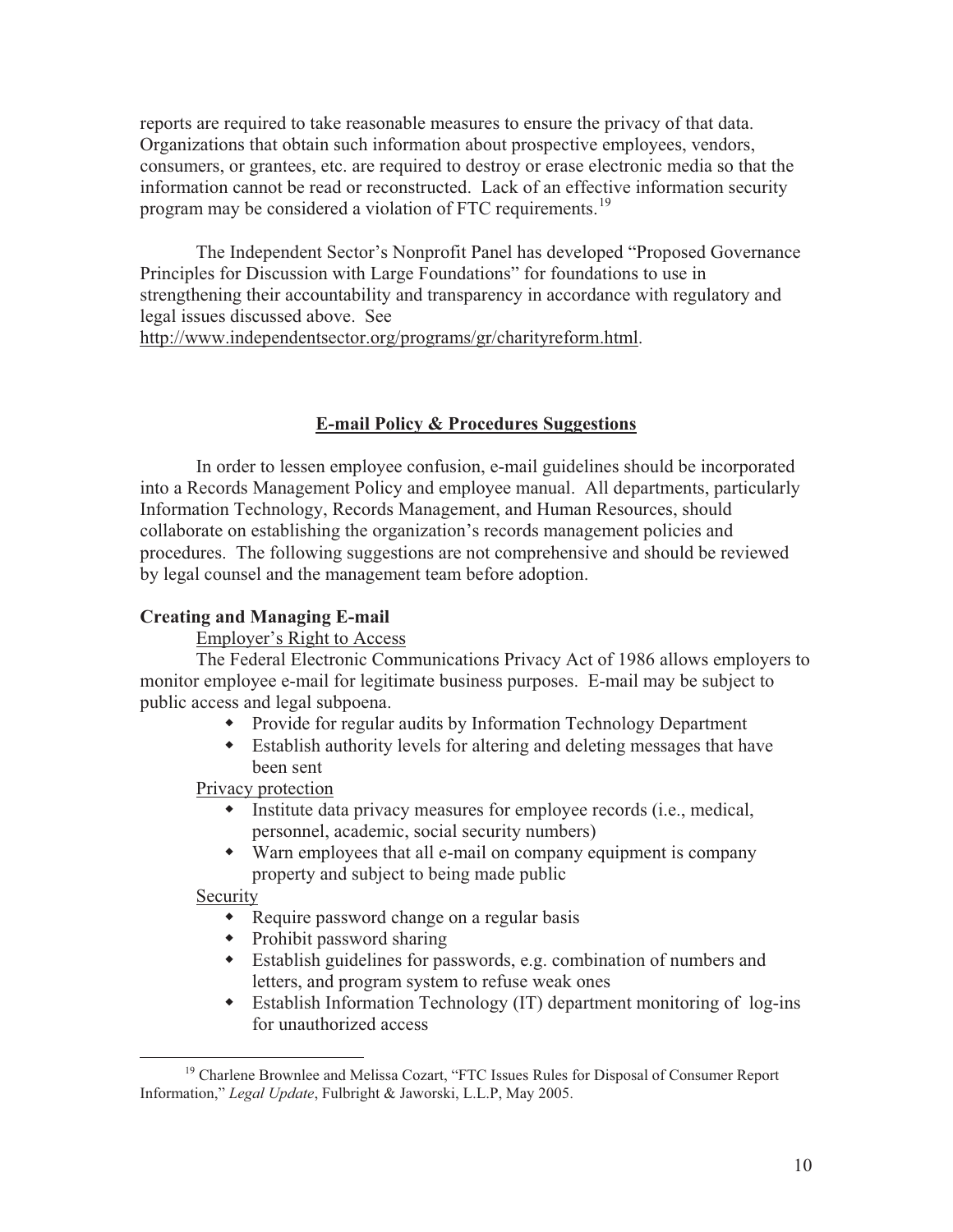- � Develop a formal policy and train employees on handling security risks and breaches
- � Designate one person as co-coordinator of information security to handle suspected security breaches and other information management matters. Be sure all employees have the person's contact information.
- � Require encryption for sensitive data that will be on laptops or other portable or remote devices that are particularly susceptible to theft and viruses, worms, etc.

# **Other**

- � Define and put in writing (paper and/or electronic) roles and responsibilities of each staff member regarding e-mail and electronic record creation, organization, access, privacy, security, and retention
- � Develop and disseminate to all employees the company's Records Management policy when it is enacted and upon hiring new employees; Require that they read, understand, and sign an agreement to abide by the policy (see sample in Appendices)
- � Give all employees the contact information for your Records Manager
- � Define copyright rules and be sure employees involved in the issue understand them and have a reference copy

# **Saving E-mail**

- Establish organization-wide (or at least department-wide) subject heading and Inbox file folder naming standards to be sure that e-mail can be accessed and retrieved in the future
- � E-mail that is considered a record should be archived. Give employees adequate instructions and/or training to accomplish this.
- � When employees retire, leave, or change work units, records stored in folders on their hard drives should be retained.
- � E-mail back-ups are short-term storage for disaster recovery only. This function is not appropriate for long-term storage of information, nor is it compliant with accepted archival practice.
- � Establish a "hold" policy for e-mail that may be pertinent to a known or expected legal case or investigation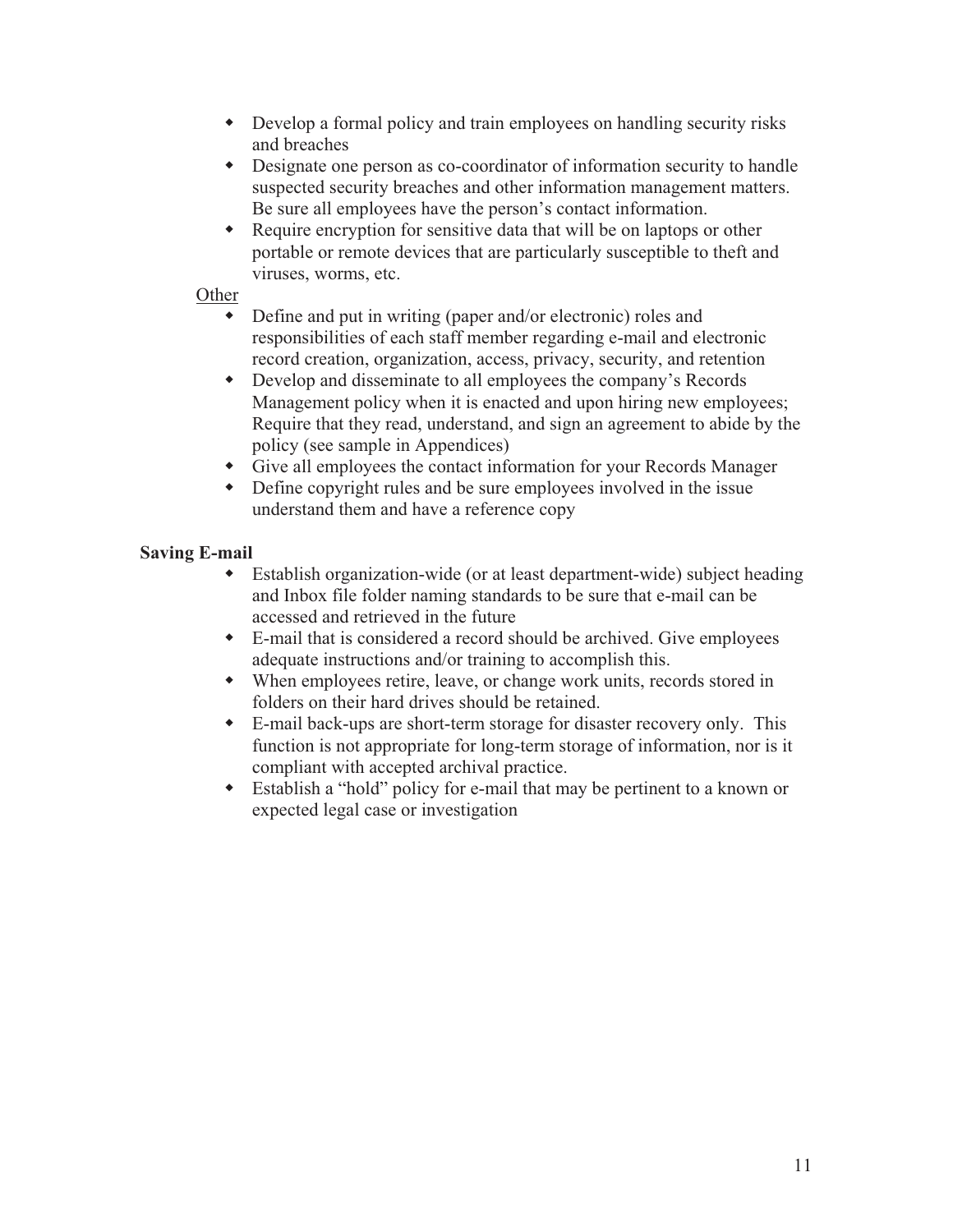# **SECTION II**

# **E-MAIL GUIDELINES FOR RECORDS MANAGERS**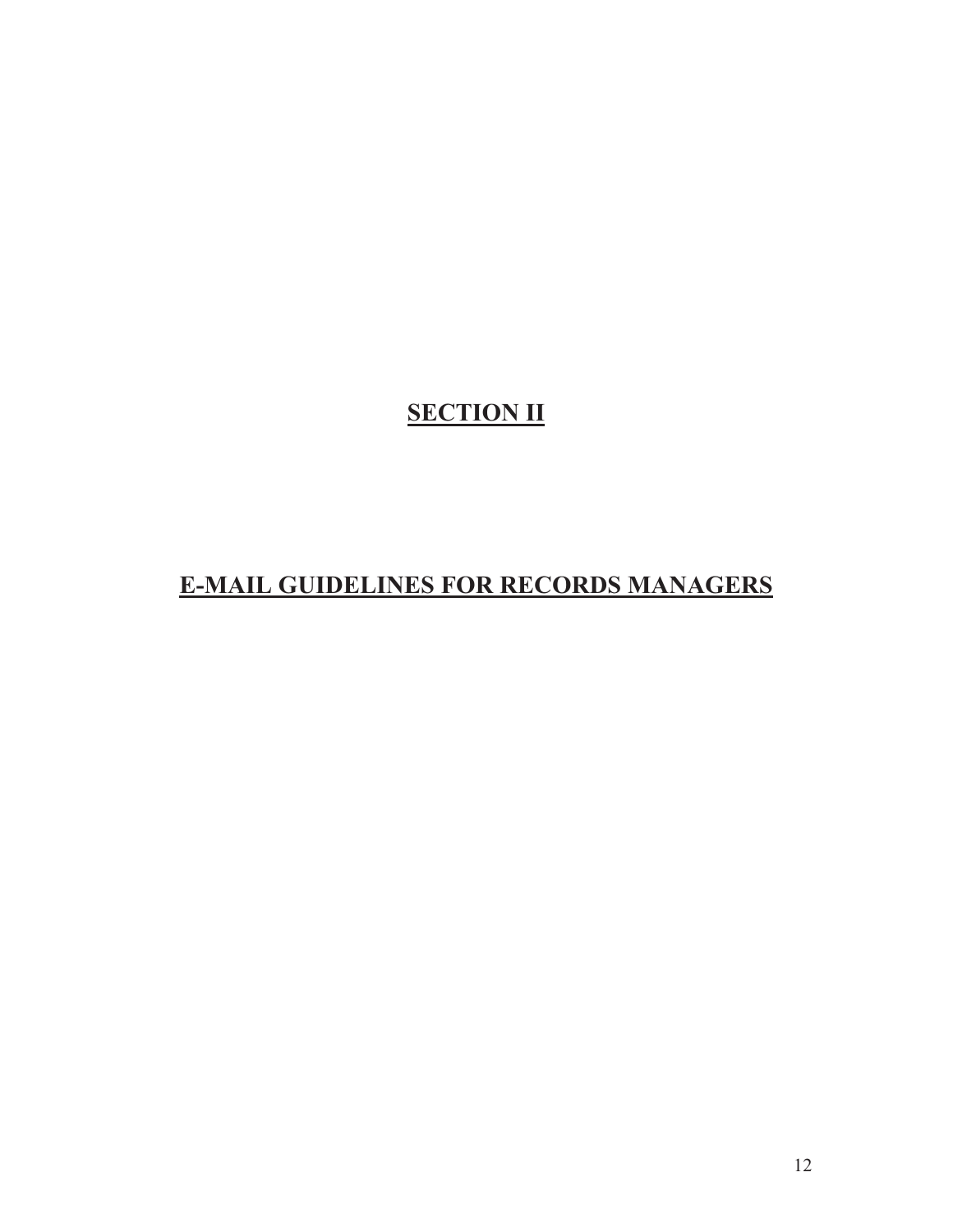## **E-MAIL GUIDELINES FOR RECORDS MANAGERS**

#### **Role**

Although an organization's Records Manager bears the primary responsibility for development and enforcement of the company's Records Management Policy, the entire management team, including Information Technology, should be involved in the process. Key functions of a Records Manager with respect to e-mail follow.

- � Authenticity, integrity, and reliability Coordinate with IT department to be sure e-mail contains audit trails adequate to assure authenticity, integrity, and reliability to satisfy legal and regulatory requirements; include access restrictions and encryption procedures for sensitive data
- � Disaster recovery Set policy regarding backup procedures, frequency, storage, duplicate off-site copies, etc.
- � E-mail Policy Communicate the organization's policies to all incoming employees, interns, volunteers, and provide at least annual refreshers to all employees
- � Former employees Establish policy for migration, retention, or deletion of emails when an employee leaves, retires, or changes work groups
- � Off-site and portable device use Develop company policy regarding use of home computers, laptops, portable electronic devices such as flash, iPod, and digital cameras. Consider privacy, data security, virus protection, and information availability issues.
- � Organization-specific needs Consult with your legal, financial, and regulatory advisors to develop guidelines that meet your particular organization's needs
- � Passwords Issue password protection instructions
- � Record keeper Designate 'official' keeper(s) of a department's e-mail, i.e. the person who has primary responsibility for retaining the record copy of the e-mail, usually the creator
- � Retention Determine e-mail retention periods for each record category
- � Retention Procedures Establish procedures to ensure that record copies of email are retained for required retention periods and that they are deleted at the expiration of the retention period
- � Retrieval Develop organization-wide standardized names and filing rules for folders, business functions, document types, e-mail subject headings, etc.
- � Review e-mail guidance at least annually to be sure it complies with current state and federal laws (and foreign laws if the organization operates internationally)
- � Spam control Install filters and provide employees instructions to manage
- � Storage Work with the IT department to provide a shared drive, backed up on the company's server, for storage of record copies of e-mail and communicate appropriate instructions to employees; determine media, facility, and procedures for intermediate, long-term, and off-site storage
- � Virus checks Provide employees with anti-virus software and instructions regarding method and frequency of conducting scans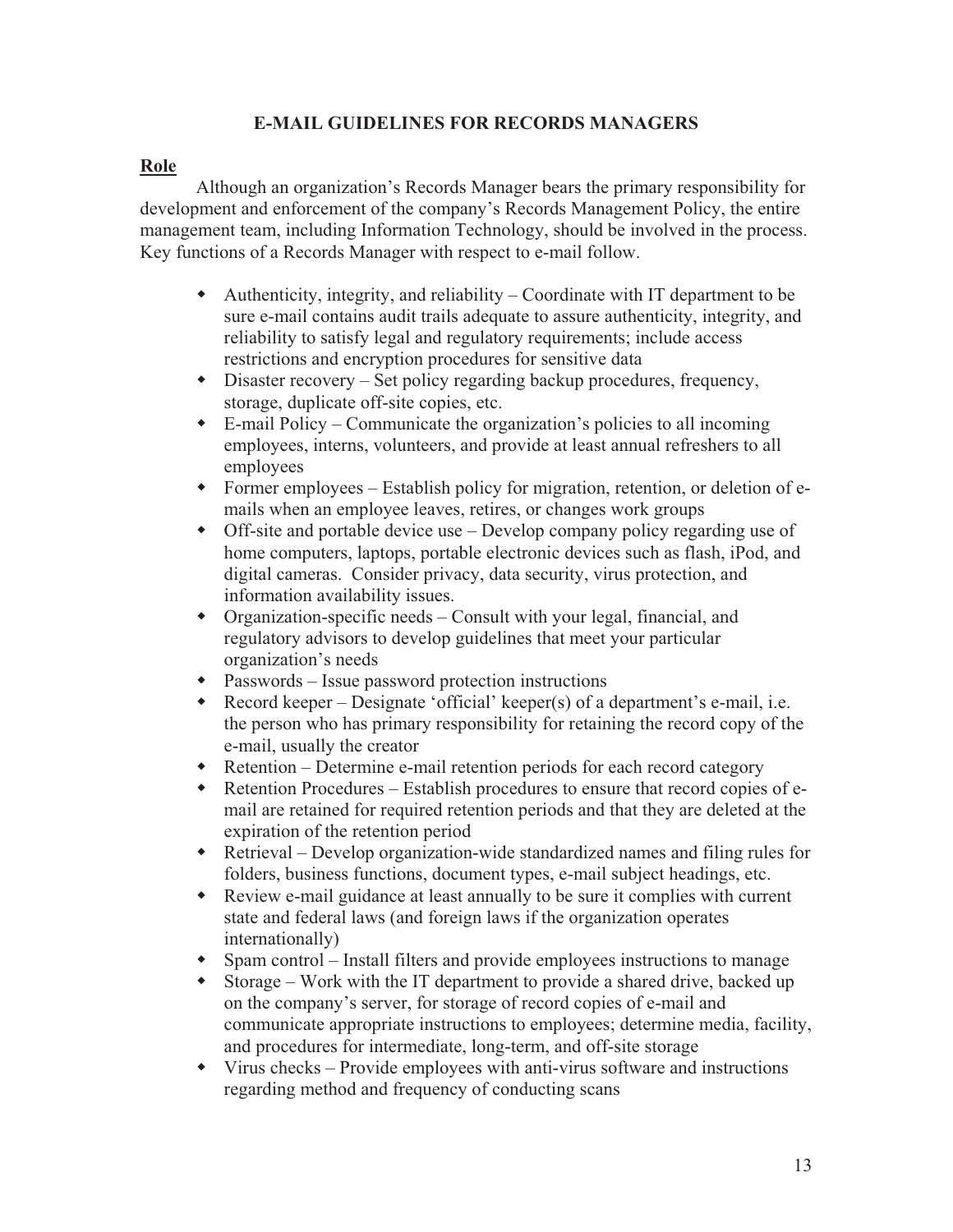#### **What to Keep**

E-mail messages, sent and received, are evidence of an organization's decisions, business transactions, and activities, and thus are official records. For e-mail sent by an organization's employees, the record copy<sup>20</sup> of an e-mail is usually the creator's original message. When an e-mail is received by an employee, the record copy is usually the one received by the primary addressee. In cases when e-mail has been replied to multiple times, the record copy is usually the last one if all the previous messages are included. The content of an electronic communiqué determines its status, just as it does when the communication is transmitted on paper. A complete copy of names and e-mail addresses for group distribution lists should be retained for legal and historical purposes. Metadata<sup>21</sup> is considered part of the record. (See Appendices.)

Affirmative answers to the following tests indicate that an e-mail is a record:

- **Proves a business-related event or activity did or did not occur;**
- Demonstrates a transaction:
- � Identifies who participated in a business activity or had knowledge of an event;
- Has legal or compliance value;
- Supports facts you claim to be true, since the person with direct knowledge of the facts is not able to testify;
- $\blacksquare$  Addresses a topic specifically covered by law or regulation.<sup>22</sup>

Examples of e-mail that could be considered records include:

- � Agendas and meeting minutes including management teams, committees, and governing body
- Appointment calendars of executive-level daily appointments and activities; similar logs reflecting employee schedules, meetings, visitors, telephone calls
- Business transaction documentation
- � Correspondence related to official business communications at the executive level to and from others inside and outside the organization
- **•** Distribution list member names and e-mail addresses for each list
- Documentation of departmental and organizational decisions and operations
- Drafts of documents circulated for comment or approval. Those reflecting evolution of policies or programs and key factors in those decisions may be subject to subpoena and should be retained on a shared drive with subsequent revisions denoted by, e.g., "HR.Computer Use.Draft.Rev.1" or ".b", etc.
- Final reports or recommendations

<sup>&</sup>lt;sup>20</sup> A record copy, also known as the official copy, contains information created or received in the course of conducting an organization's business. Its retention is determined by the organization's Records Management Policy and Records Retention Schedule.

 $21$  Metadata is electronic information, often referred to as a header, that is automatically produced for an electronic document, including subject, date created, sender, and recipients.

<sup>22</sup> Charlene Brownlee, and Melissa Cozart, "The Challenge of Electronic Records," *The Corporate Counselor, Law Journal Newsletters*. Vol. 20, No. 1 (June 2005) http://www.ljnonline.com/.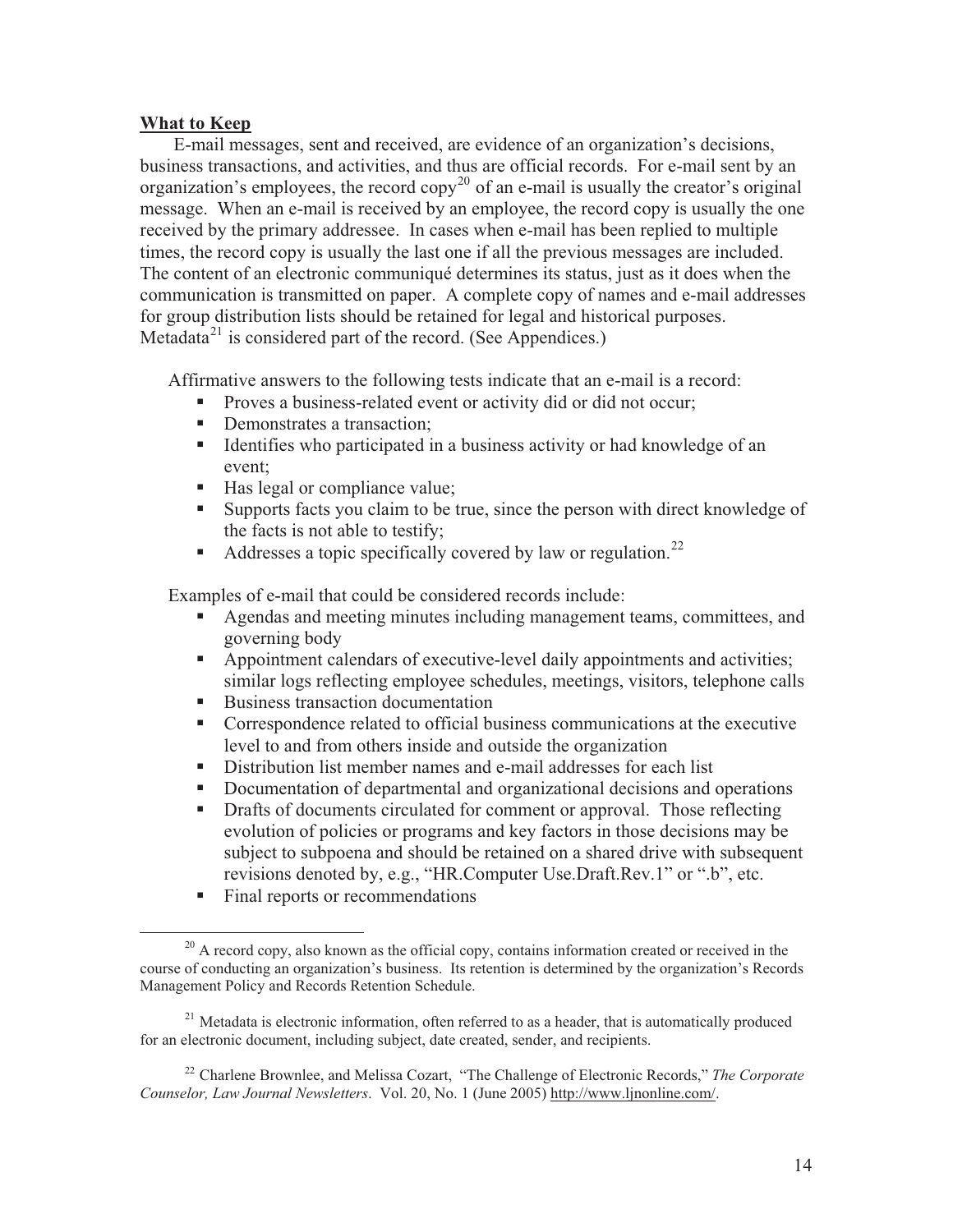- Grant proposals, approvals, reports
- Legal and financial records
- Organizational charts
- Policy, program, and procedure directives issued by the organization's executive-level staff addressing organizational operations, key functions, mission goals, or issues of public interest such as manuals, bulletins, orders, rules, directives, policy statements
- **Press releases**
- � Transmittal e-mails messages containing no substantive information that are sent only to provide attachments. Because the authenticity of an e-mail requires retention of its metadata (the transmission data), transmittals may supply a key part of the record.
- Work schedules and assignments

E-mails generally **not** considered records include:

- Announcements of social events, e.g. retirement parties
- Drafts of documents without substantive changes
- Duplicate copies of messages
- � Inter or intra-organization memoranda, bulletins, etc. for general information
- **•** Personal messages not related to conduct of business (however, these could have historical value depending on the correspondent and subject)
- Portions of documents sent as reference or information-only copies
- Published reference materials
- Requests for information<sup>23</sup>

## **How Long to Keep Records**

Each organization should determine how long to keep which records based on its particular mission and legal, financial, and regulatory requirements. It may be useful in making retention decisions to sort types of information into three categories – no value, limited value, and enduring value – and establish time periods to keep each group regardless of their form (paper or electronic). Remember to consider e-mail messages and attachments and metadata as one document.

Category  $1 - E$ -mail messages of no value Retain: 0-30 days Examples: SPAM Personal Electronic copies that have been printed out with metadata Messages to/from distribution lists (Listservs) not business related Copies of publications Routine requests for information or publications Informational e.g. holiday closings, charitable drives

<sup>&</sup>lt;sup>23</sup> State of Washington, Division of Archives & Records Management, Office of the Secretary of State, "Guidelines for Developing Policy & Establishing Prodedures for E-Mail," <http://www.MERresource.com/libraryRecordsTechnologies/Email>.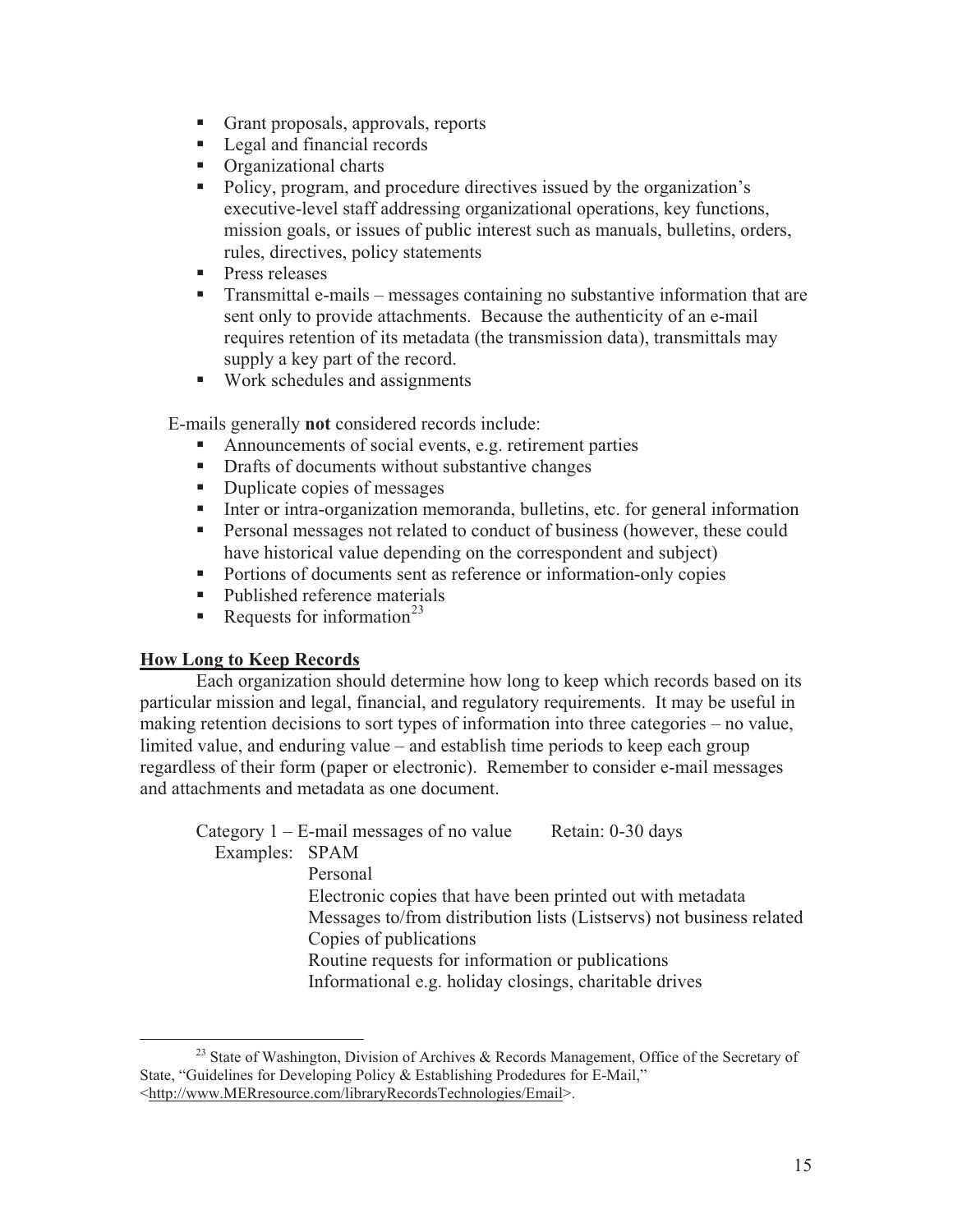Copies of internal messages if the recipient is not the primary addressee

### Category  $2 - E$ -mail messages with limited value Retain: Indefinitely Examples: Reference Use--delete when no longer needed Legal Use – until litigation is settled and appeal time expires Administrative Use – Delete after 3 years

Category  $3 - E$ -mail messages with enduring value Retain: Permanently Examples: Policy and Program Use

Collaboration with the IT Department should determine how to route each category in order for data to be retained on the appropriate media. Both the Records Manager and IT contact should set up calendar reminders to migrate data from older media at regular intervals. Migration decisions should consider the possibility of metadata loss or alteration; keyword search capability; the inability to annotate files; the necessity to maintain operating systems and software that supports original file formats; and the difficulty in tracing file users and dates. $24$ 

Three terms unique to electronic records retention refer to the type of storage media, not to the length of time the informational content of a particular type of record should be retained. The Records Manager and Information Technology Manager should collaborate to determine which type of storage is appropriate for each category of record.

1) On-line retention period: usually refers to retaining data on magnetic disks for disaster recovery purposes, generally 1 week to 3 months.

2) Near-line retention period: data may remain on-site but on removable media such as CDs. Depending on the type of information contained, the records may be Category 1, 2, or 3. In the case of Category 3 records, the data may need to be migrated periodically to avoid loss of information from deteriorating media.

3) Off-line retention period: data may be stored off-site, typically on magnetic tapes. Like near-line retention, records in Category 3 should be transferred regularly to more permanent, stable media.<sup>25</sup>

<sup>24</sup> Mary Mack, "Native File Review: Simplifying Electronic Discovery?" in *Law Journal Newsletters Legal Tech Newsletter*, Vol. 23, No. 2 (May 2005) <http://www.ljnonline.com/alm?It>.

<sup>25</sup> David O. Stephens and Roderick C. Wallace, *Electronic Records Retention: New Strategies for Data Life Cycle Management*, Lenexa, KS: Arma International, 2003.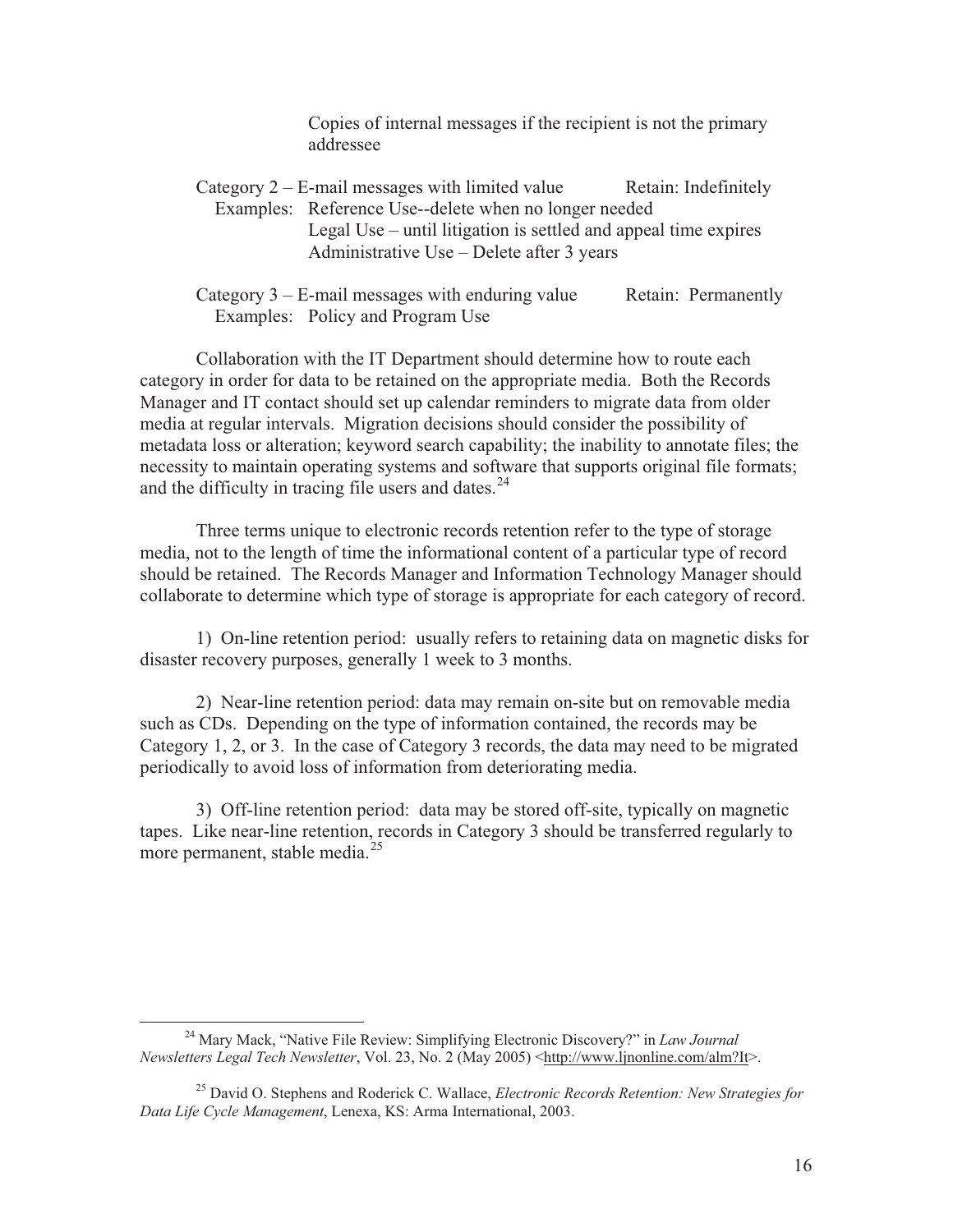**SECTION III** 

# **E-MAIL GUIDELINES FOR EMPLOYEES**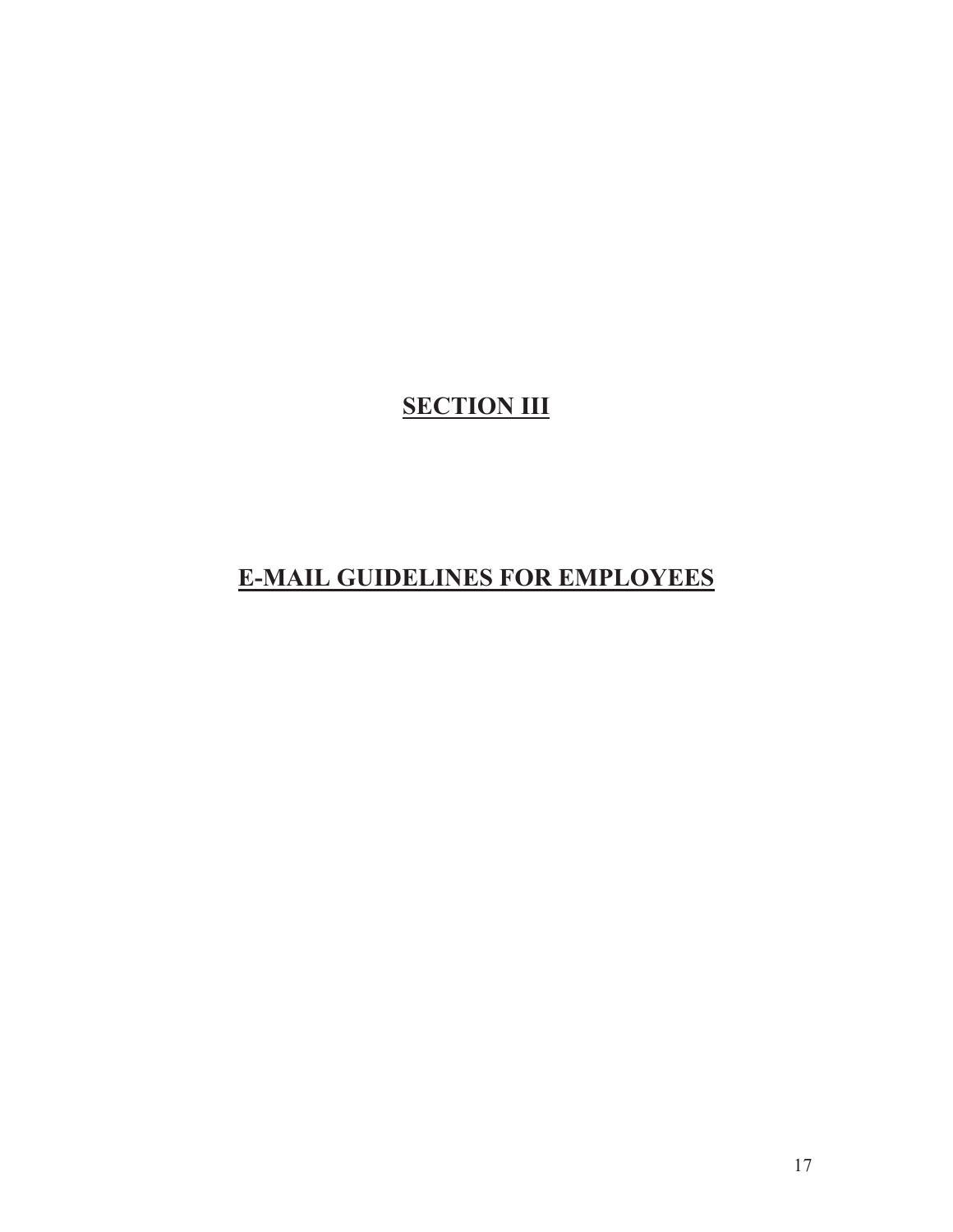# **E-MAIL GUIDELINES FOR EMPLOYEES**

Initiating e-mail:

- Limit use of e-mail to official business
- Write in formal style, using salutations, e.g. "Dear Mr. Smith:"
- � Use a closing signature consisting of your name, title, organization, address, telephone number, and e-mail address. Most e-mail programs provide an option for entering this information once for automatic attachment to all outgoing e-mail.
- � Always use the spelling and grammar check feature and proofread for errors.
- Follow your department's subject heading name standards.
- � When replying to a message, always put your response at the top of the sender's e-mail.
- Keep messages brief and to the point.
- Be considerate of other people's time by not answering e-mails simply to say "I agree" or "Thanks" unless it is important to let the sender know you received the message.
- � Use blind copies judiciously and be aware that recipients could inadvertently "reply to all" including the person who received the blind copy.
- � If confidential information must be sent via e-mail, follow departmental procedures regarding encrypting or marking as confidential.
- Do not write down your password and do not give it to other employees.

- Managing, organizing, saving e-mail:<br> **•** Handle each e-mail only once.
	- Delete immediately after reading any e-mails that are not considered records under your employer's Records Retention Policy.
	- File those that are records immediately after reading in accordance with your organization's policy.
	- � Use file and folder names consistent with the organization's policy, e.g. folders titled "Grant.Thompson.Brazil" and "Board Minutes.2006."
	- � Regularly move e-mail no longer needed for active projects from the Inbox to "archive" folders according to your employer's Records Management Policy.
	- Unless instructed otherwise, save e-mail on a drive that will be automatically captured in regular server backups. You may need to consult your Network Administrator or Records Manager to identify the appropriate drive.
	- � If you will not be checking your e-mail for longer than one day, set up an "out of office" automatic reply feature.
	- � Any e-mail transmitting an attachment that is considered a record should be retained in order to show that the attachment was sent, to whom, and when.
	- Don't open attachments unless you are expecting them as viruses are often transmitted that way.
	- Regularly run the anti-virus program your IT department offers.
	- � E-mail and attachments saved on laptops, removable devices such as flash, iPod, and offsite computers, should be transferred as soon as possible to a designated drive that is regularly backed up on the server.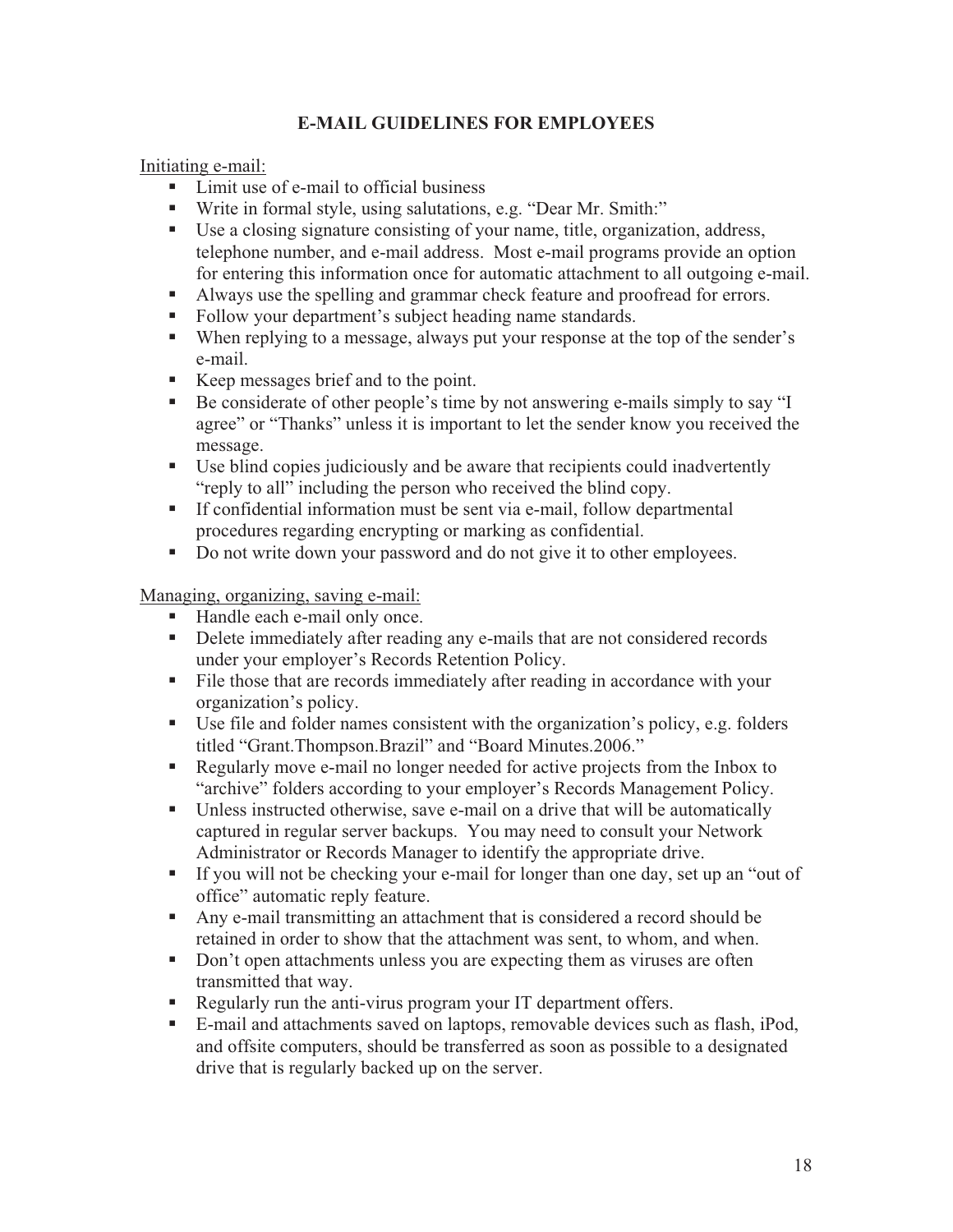• Log off when you will be away from your computer for more than a few minutes; at the end of the day, log off or shut down according to IT guidelines.

# E-mail etiquette:

- � Although humor or sarcasm will rarely, if ever, be part of a business e-mail, if you include either, identify it as such. Remember that one person's joke may be another's humiliation and could cause personnel action against you or a lawsuit.
- � Avoid emotional responses. Give yourself at least several hours to calm down after receiving an upsetting e-mail before you respond. Compose and save your reply as a Draft, then edit and send after reflection.
- $\blacksquare$  Do not forward or quote messages without permission of the author.

# Unacceptable E-mail Use:

- E-mail with content or links that are threatening, obscene, repeated and unwanted, harassing, and/or racially, sexually, or ethnically offensive
- E-mail with content that slanders, libels, or defames anyone
- � E-mailing software programs, audio, or video files from the Internet unless required for your job. If that is the case, discuss the issue with the IT Department as such large attachments could cause problems.
- **Fraudulent e-mail**
- $\blacksquare$  Chain letters
- Sending work-related information to unauthorized recipients
- Sending or receiving software or other products outside of licensing agreements
- � Using your employer's e-mail for personal use (including political, social, religious, recreational, financial gain)
- Accessing your personal e-mail account through your employer's system unless specifically allowed by the company's Records Management Policy
- � Using ListServs or other discussion groups that are not work-related
- Unauthorized access of someone else's computer or mailbox
- **•** Taking or accessing your employer's data outside your workplace without your department head's approval
- Revealing confidential business information
- **•** Interfering with or attempting to interfere with others' access to computer use or in any other way to damage the organization (including launching computer viruses, worms, or engaging in criminal activity)
- � Using e-mail for illegal or unethical activities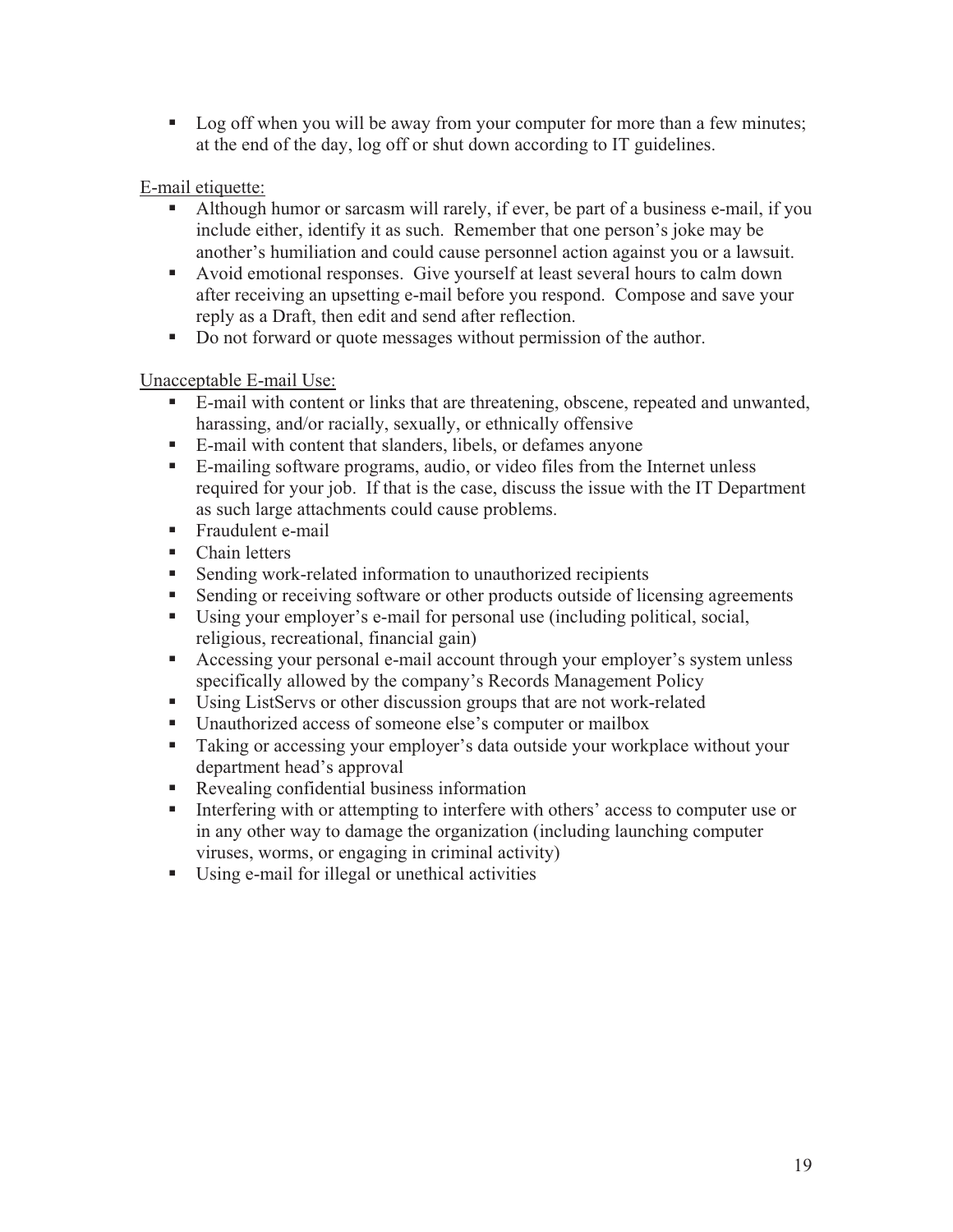### **APPENDIX 1**

### **GLOSSARY**

**Active record:** A record used frequently in conduct of daily business.

**Archival record:** a record with legal, financial, administrative, or research value that should be kept permanently.

**Audit Trail:** a record of what operations have been performed on a computer system. It includes user identification as well as time and date information.

**Authenticity:** a record is what it purports to be and has not changed since its creation. Authentic e-mail requires the e-mail message as well as any attachments and its transmission data.

**Convenience copy:** a copy of a record kept for reference and quick access.

**Discovery:** legal process in which one party to a lawsuit is required to furnish documents requested by the opposing side.

**Document management system:** computer software that files, routes, and retrieves documents created electronically regardless of the document's original format (Word, Excel, etc.).

**Electronic Communications Privacy Act (ECPA):** federal law that defines invasion of privacy regarding electronic communication, including e-mail, cellular telephones, pagers, etc.

**Electronic record:** information created or stored in an electronic form that provides evidence of activities, events, decisions, programs, policies, or transactions.

**Encryption:** method of hiding electronic information by encoding it so that only authorized persons who have the decryption code may access the data.

**Enterprise Content Management (ECM):** use of technology to manage an organization's information flow from creation through storage. The term typically is used when referring to a company that provides software that captures, preserves, and retrieves electronic records. ECM also often includes management of digital rights, web content, and records retention.

**Format:** type of computer file, e.g. Microsoft Excel or JPEG image.

**Information Technology (IT):** the system that handles information generated or stored through computers and telecommunications. Also known as Information Services (IS) or Management Information Services (MIS).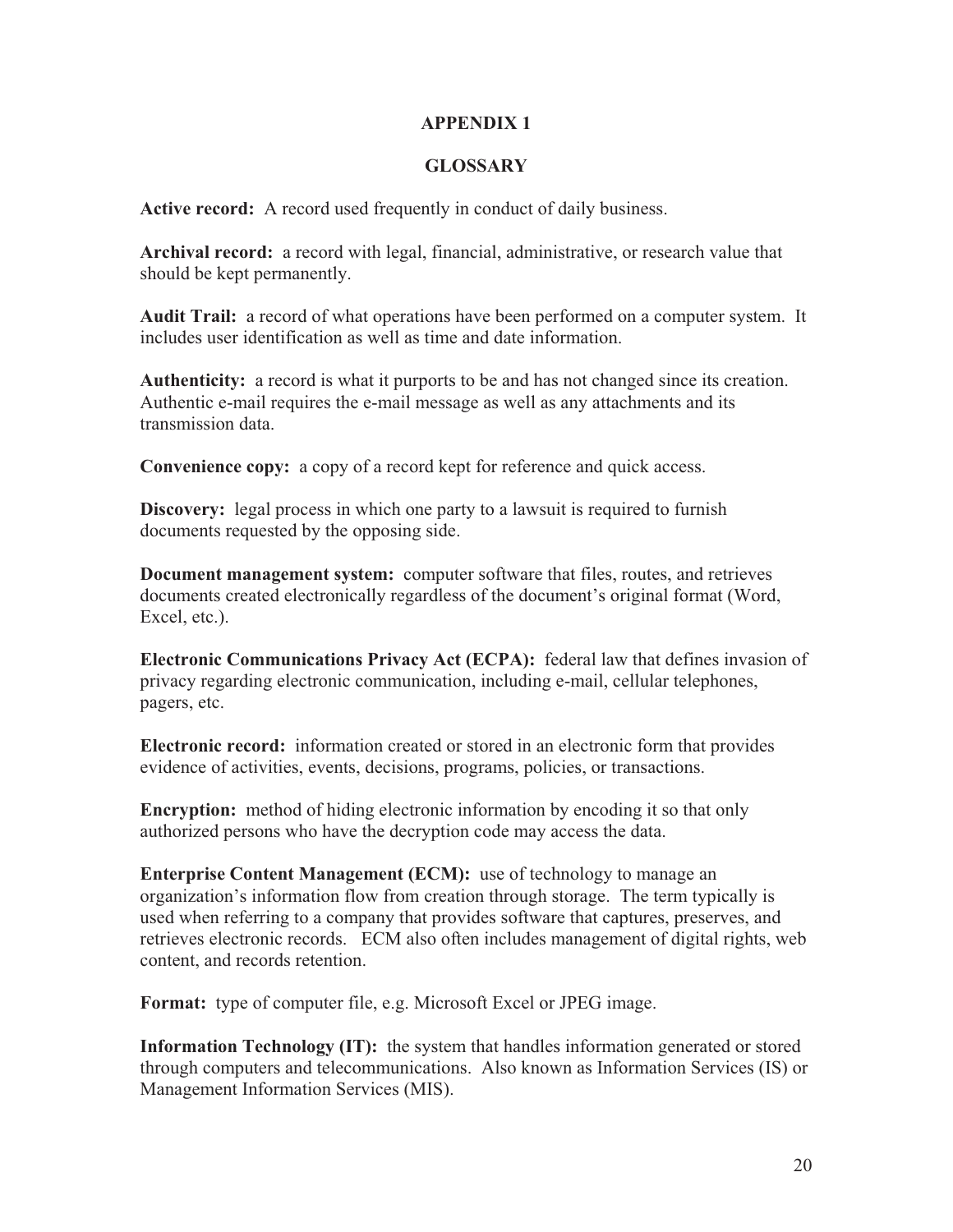**Integrity:** confirmation that a record has not been altered, intentionally or accidentally, since its creation or receipt.

**Life Cycle Management:** retaining or destroying documents when they reach a predetermined age and in accordance with government regulations, legal or financial guidelines, or an organization's internal policies regarding records retention.

**Metadata:** data automatically produced for an electronic document that describes its subject, date created, sender, recipients, etc.

**Migration:** transferring data from one electronic media to another, usually from older technology to newer. This is done to preserve information that might otherwise be lost as the data's old format or media deteriorates or becomes obsolete.

**Near-line storage:** storing information in an electronic format apart from the e-mail system, such as on a desktop computer's hard drive or a shared drive. E-mail remains somewhat functional.

**Official copy (also known as record copy):** original record or a copy that is retained in compliance with an organization's Records Management Policy and Records Retention Schedule. If the e-mail is created within the organization, the sender usually maintains the official copy. When it is received from outside the organization, the primary recipient usually holds the official record.

**Official record:** information created or received in the course of conducting an organization's business.

**Off-line storage:** storing information outside an electronic environment, such as in paper copies, magnetic tape, optical disk, or computer-output-to-microfilm.

**On-line storage:** storage of e-mail, metadata, and attachments within the e-mail system currently being used by an organization. E-mail remains fully functional, i.e., it can still be forwarded, replied to, etc.

**Record:** formal or informal information generated within an organization or received by it during its course of business. A record may be in various forms, printed or electronic: book, CD/DVD, e-mail, instant message, map, memory card or stick, handwritten notes, memos, and sketches, photograph or other image, spreadsheets, audio or video tape, voice mail.

**Records Management Application (RMA) or Records Management System (RMS):**  electronic document management system with an added feature that applies the organization's retention schedule to determine how long to retain a particular record. The purchasing organization usually works with the software provider to assign recognition identifiers (such as keywords in e-mail subject headings) and retention criteria.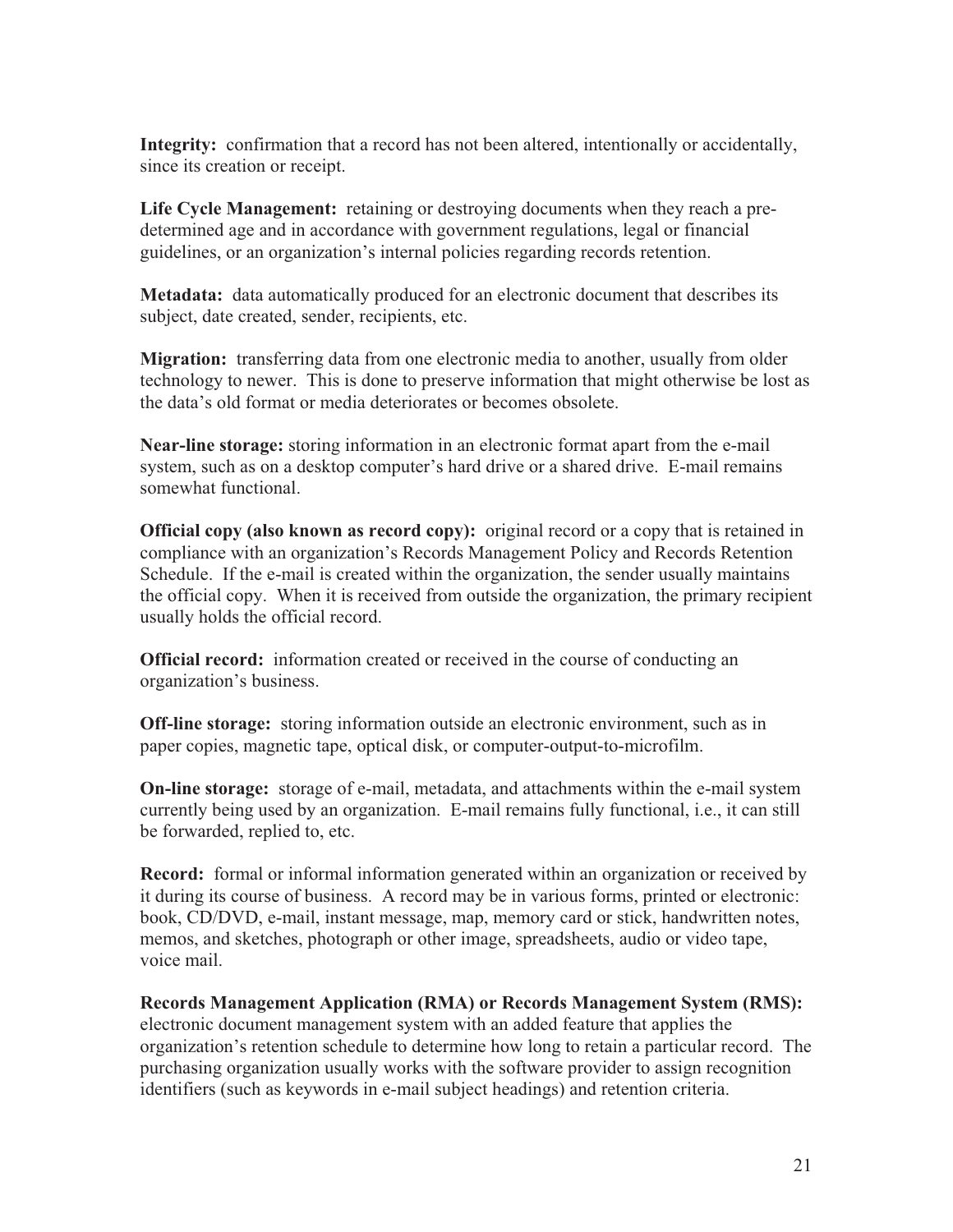**Records Management Policy:** a formal, written document containing an organization's procedures for managing records of its activities. It typically includes guidelines regarding which records to retain, the length of time they should be kept, the manner in which they should be organized, and the procedures for disposing of them or transferring them to an archive.

**Records Management System:** See Records Management Application.

**Records retention schedule:** a list of the organization's records by record type that indicates how long each type should be retained.

**Retention period:** the organization's pre-determined 'expiration' dates – the point in time when a record may be destroyed. Financial, legal, and governmental requirements, in addition to the organization's administrative needs and the historical value of the records, are considerations in establishing retention periods.

**Spoiliation:** destruction of records pertinent to lawsuits or regulatory body investigations, or potential suits or investigations.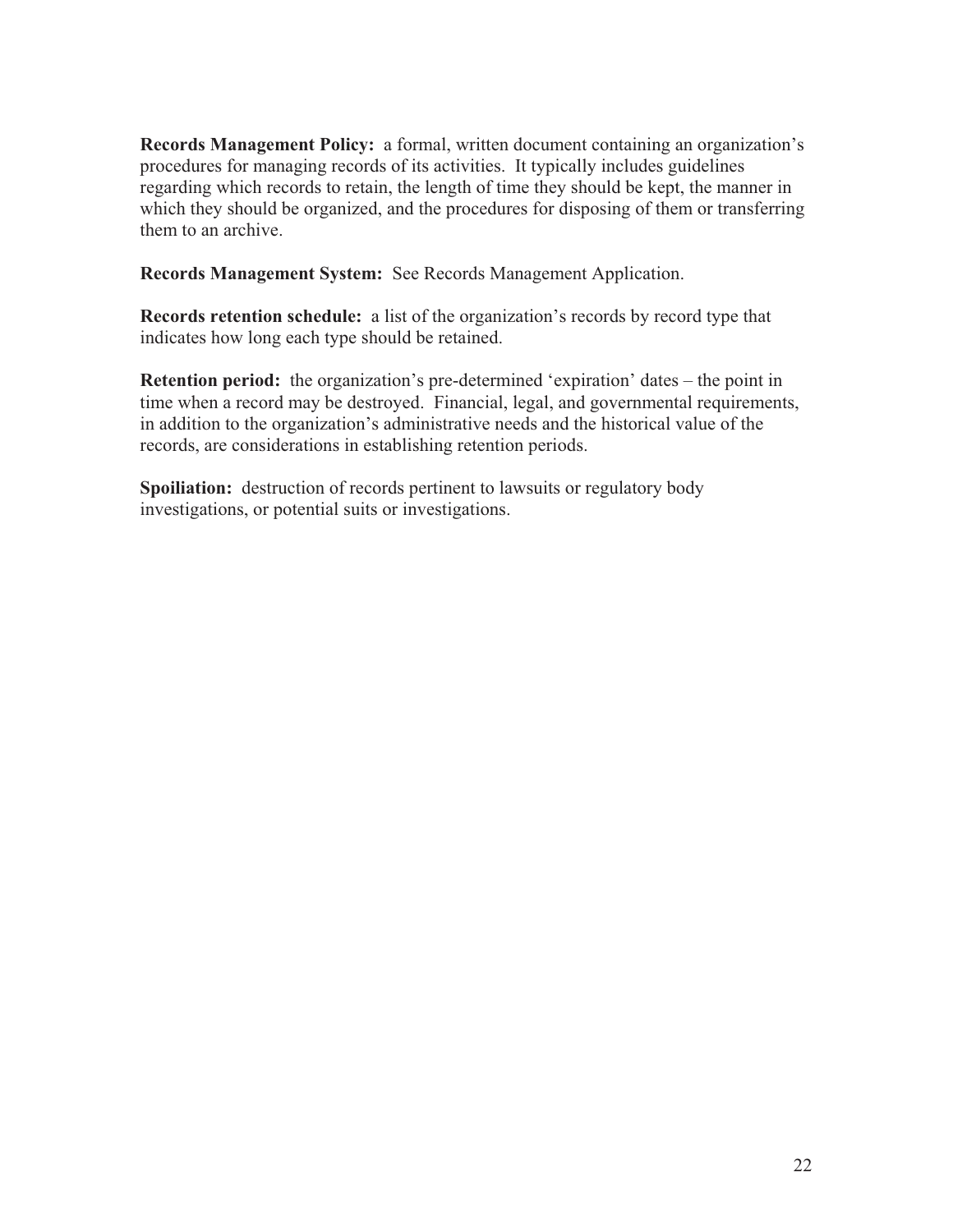### **APPENDIX 2**

### **E-MAIL AND INTERNET POLICY ACKNOWLEDGEMENT**

I will not use e-mail, the Internet, or other employer-provided electronic access for illegal, unethical, unprofessional, or personal purposes.

I will not allow others to use my login or password. During my absence, trusted staff members requiring access to my files and mail may be delegated those rights. When I am given temporary rights to a colleague's e-mail, I agree to maintain the confidentiality of their e-mail.

I understand that my use of e-mail and the Internet may be monitored and that I am responsible for all activity on my computer, e-mail account, and network access under my user name.

I understand that my e-mail is the property of my employer, that it is not personal and private, and that it may be subject to legal discovery.

I will follow procedures outlined in the E-mail and Internet Policy to maintain system security and to prevent unauthorized access to private or confidential information.

If I receive suspicious, threatening or harassing e-mail, or suspect that my system has been sent e-mail containing harmful material such as worms or viruses, I will immediately notify the Information Systems manager.

If I have reason to believe another employee is engaging in unauthorized use of e-mail or the Internet, I will immediately advise my supervisor, Human Resources, and the Information Systems manager.

When I leave this organization's employment, I will ensure that my e-mail messages are handled in accordance with my employer's E-mail and Internet Policy .

I understand that I am responsible for complying with the policies above. I affirm that I have received, read, and understand my employer's E-mail and Internet Policy and will abide by the terms and conditions of this policy.

I understand that failure to do so can result in immediate suspension of network access as well as disciplinary action or termination of employment.

| Print Name: |       |
|-------------|-------|
| Signature:  |       |
| Title:      | Date: |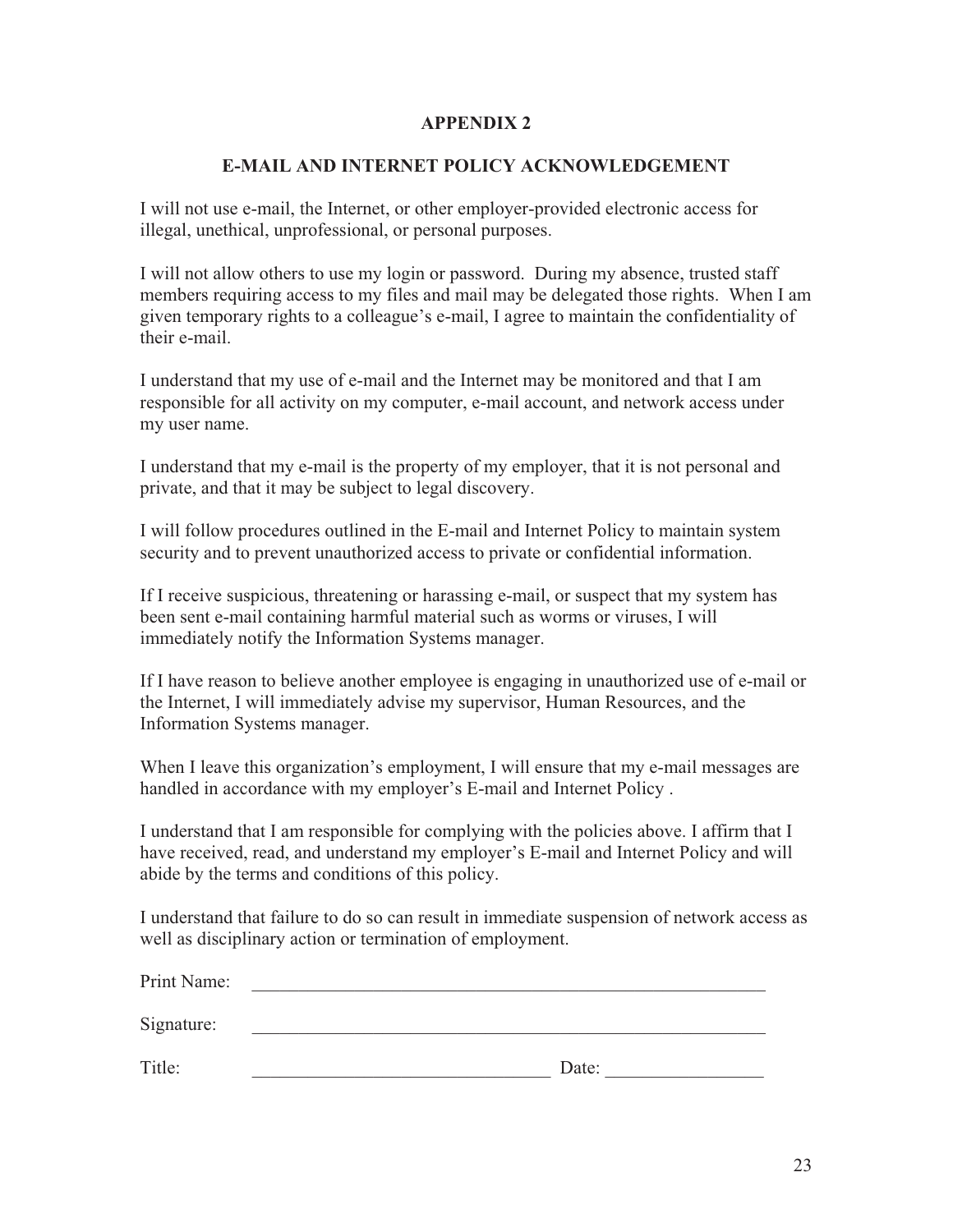#### **APPENDIX 3**

#### **FOR ADDITIONAL INFORMATION**

Association for Information and Image Management. <http://www.aiim.org>.

Association of Records Managers and Administrators. <http://www.arma.org/>.

- Balousek, Marv. "Private Companies, Nonprofits Can't Ignore SOX: Federal Law Mandates Document Retention, Other Internal Controls." *Wisconsin State Journal*, 1 May 2005.
- Brownlee, Charlene and Melissa Cozart. "FTC Issues Rules for Disposal of Consumer Report Information." *Legal Update*. Fulbright & Jaworski, L.L.P. May 2005.

\_\_\_\_\_\_\_\_. "The Challenge of Electronic Records." *The Corporate Counselor, Law Journal Newsletters*. Vol. 20, No. 1 (June 2005) <http://www.ljnonline.com>.

- Bushell, Sue. "Juris E-Prudence." CIO. 19 October 2005  $\frac{\text{th}}{\text{t}}$ ://www.cio.com.au/pp.php?id=561063778&fp=16&fpid=0>.
- Cresci, Gregory. "Morgan Stanley to Pay \$15 Million for Failure to Save E-Mails." Bloomberg 14 February 2006. <http://www.bloomberg.com/apps/news?pid=10000103&sid=aBoVvwOm0I6I&refer=us >.
- Dearstyne, Bruce W. *Effective Approaches for Managing Electronic Records and Archives.*  Lanham, MD: Scarecrow Press, 2002.
- Duranti, Luciana, ed. *The Long-term Preservation of Authentic Electronic Records: Findings of the InterPARES Project*. San Miniato, Italy: Archilab, 2005.
- Epstein, Jonathan D. "Tougher Accountability Rules are Impacting Nonprofit Groups." *Buffalo News*, 5 December 2004.
- Flynn, Nancy. *The ePolicy Handbook: Designing and Implementing Effective E-Mail, Internet, and Software Policies*. New York: American Management Association (AMACOM), 2001.

\_\_\_\_\_\_\_\_ and Randolph Kahn. *E-Mail Rules: A Business Guide to Managing Policies, Security, and Legal Issues for E-Mail and Digital Communication*. New York: American Management Association (AMACOM), 2003.

Foley & Lardner LLP. "Foley & Lardner Study Finds, Despite Intentions of Public Company Governance Reforms, Many Private and Nonprofit Organizations Continue to Be Impacted." *Business Wire*, 9 March 2005.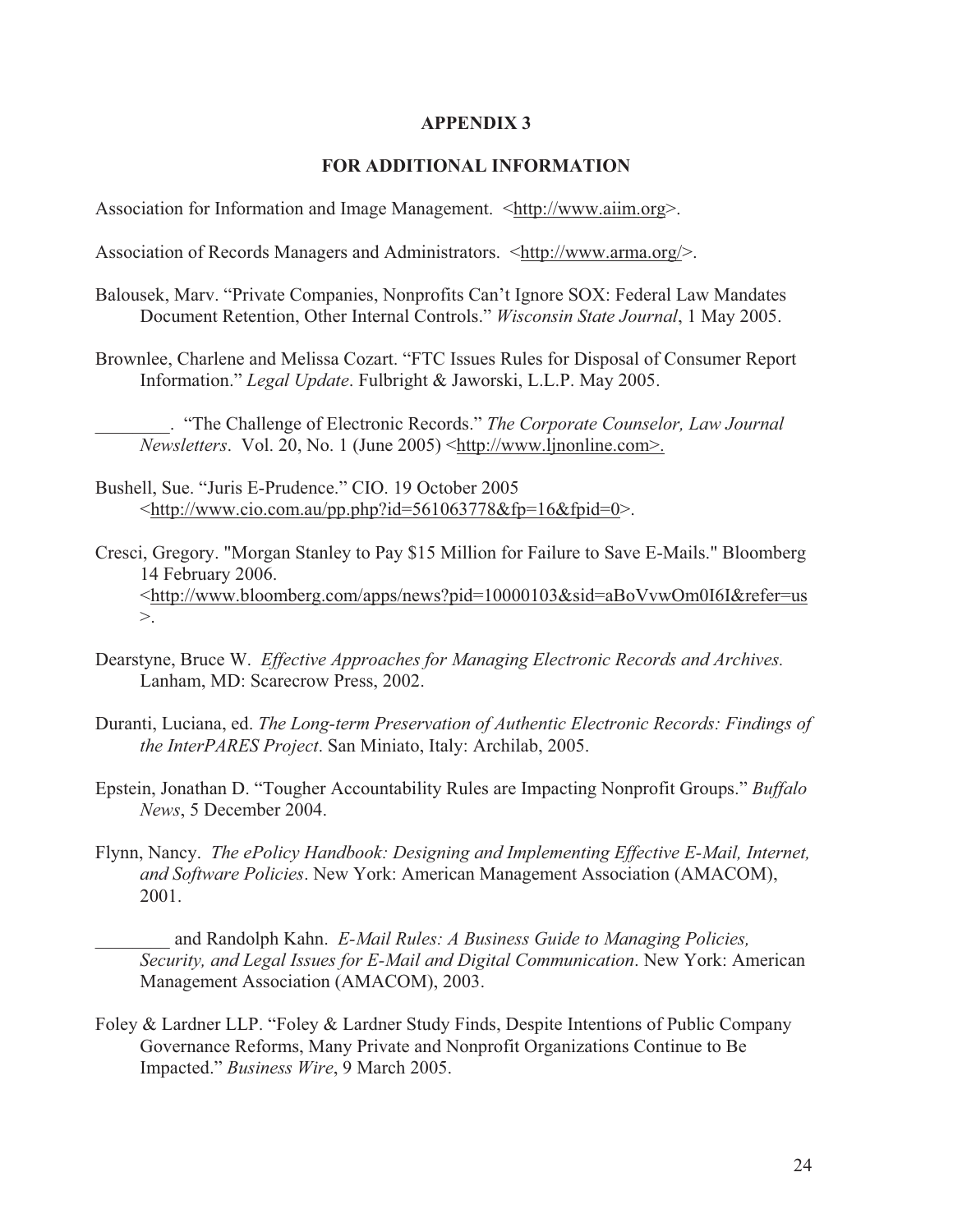- Graduate School of Library and Information Science, University of Texas at Austin. "Managing E-Mail as Records." <http://www.gslis.utexas.edu/~scisco/lis389c.5/email/public.html>.
- Huth, Geof. "Managing E-Mail Effectively." Albany, NY: University of the State of New York, 2002 <http://www.archives.nysed.gov/altformats/ServicesGovRecs/ns\_Serv\_mg\_pub62.pdf>.
- Hymowitz, Carol. "In Sarbanes-Oxley Era, Running a Nonprofit is Only Getting Harder." *Wall Street Journal*, 21 June 2005.
- Independent Sector. <http://www.independentsector.org/>.
- Keneally, Kathryn. "E-mails sent during the business day may not be admissible as business records." *Champion Magazine*, January/February 2004 <http://www.nacdl.org/public.nsf>.
- Kinzie, Susan and Valerie Strauss. "After AU, Colleges Increase Scrutiny: Scandal Heightens Efforts to Seek Advice, Ask for New Audits." *Washington Post*, 21 November 2005.
- LeClaire, Jennifer. "The Future of E-Mail Archiving." *TechNewsWorld,* 13 October 2005 <http://www.technewsworld.com/story/46481.html>.
- Leddin, Brian J. and Dean Gonsowski. "Spoliation of Electronic Data: The Wages of Sin in a Virtual World." *New Jersey Law Journal*, Vol. CLXXIX, No. 3.
- Mack, Mary. "Native File Review: Simplifying Electronic Discovery?" *Law Journal Newsletters Legal Tech Newsletter*, Vol. 23, No. 2 <http://www.ljnonline.com/alm?It>.
- Murray, Stefanie. "Management of records more important than ever." *Lansing State Journal*, 13 October 2005 <http://www.tallahassee.com/mld/tallahassee/busiess/12888528.htm?template=contentM odules/printstory.jsp>.
- National Archives and Records Administration. "Electronic Records Management Guidance on the Web." <http://www.archives.gov/records-mgmt/initiatives/erm-guidance.html>.
- National Electronic Commerce Coordinating Council, Analysis of State Records Laws Work Group. "Challenges in Managing Records in the  $21<sup>st</sup>$  Century." Lexington, KY: NECCC, 2004 <http://www.ec3.org/Downloads/2004/Challenges\_in\_El\_Records.pdf>.
	- \_\_\_\_\_\_\_\_, Digital Case Law Work Group. "Effectively Managing the Discovery of Electronic Records: Current Learning and Suggested Best Practices." Lexington, KY: NECCC, 2004 <http://www.ec3.org/Pubs/PubWGPapersYr.htm>.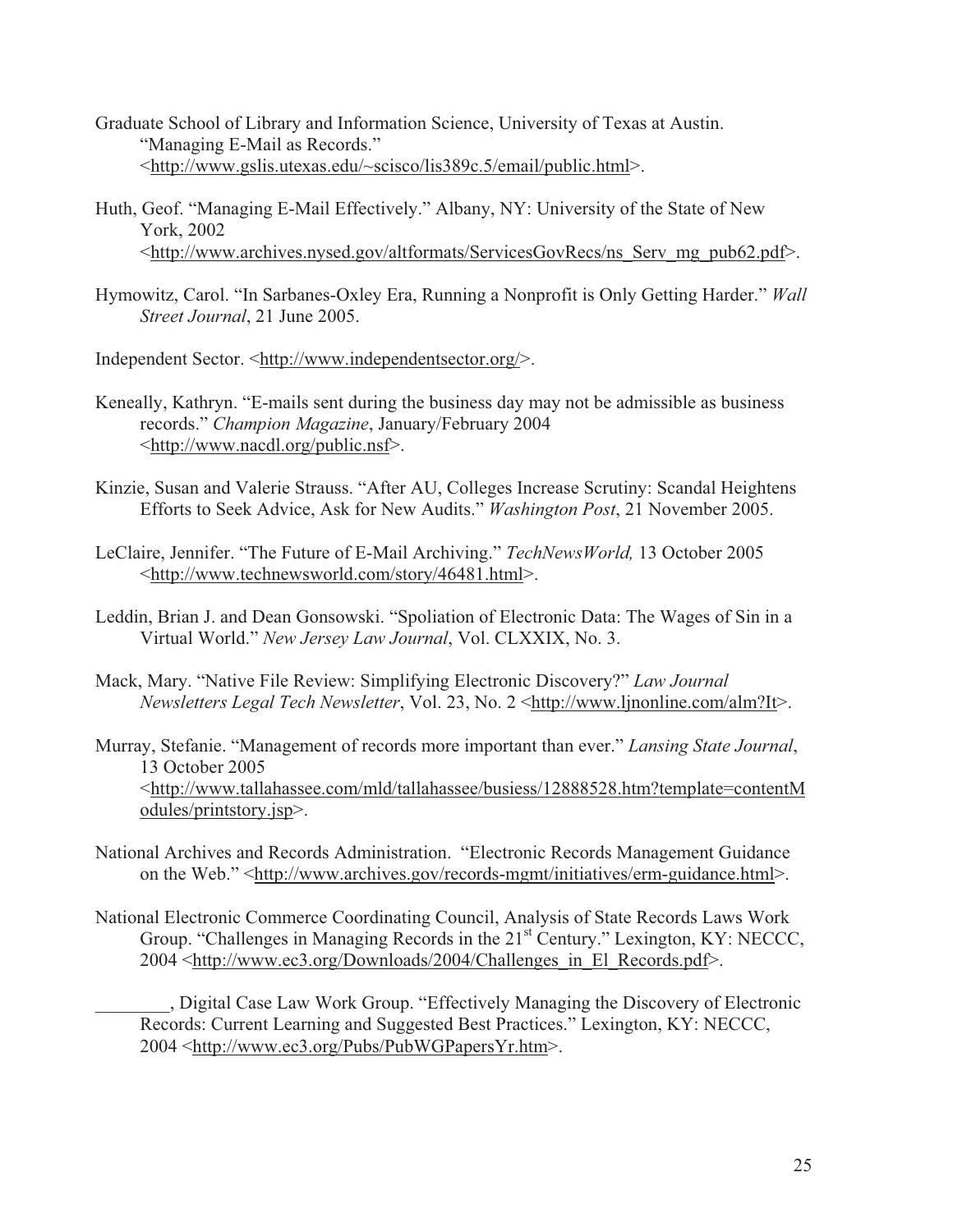"Managing E-Mail." Presentation at the NECCC Annual Conference, December 4-6, 2002, New York, NY. Lexington, KY: NECCC, 2002 <http://www.ec3.org/Downloads/2002/managing\_email.pdf>.

- National Library of Australia. *Guidelines for the Preservation of Digital Heritage*. Canberra: UNESCO, 2003 <http://www.naa.gov.au/recordkeeping>.
- "Privacy& Data Protection." *The Legal Reporter, Law Journal Newsletters*. Vol. 1, no. 1 (November 2005) <http://www.ljnonline.com/alm?privacy>.
- Sedona Conference. "The Sedona Guidelines: Best Practice Guidelines & Commentary for Managing Information & Records in the Electronic Age." Sedona, AZ: The Sedona Conference, September 2005.
- Silverberg, David. "E-mail Retention Reaching Critical Mass." *Business Edge*, Vol. 1, No. 21 (27 October 2005) <http://www.businessedge.ca/printArticle.cfm/newsID/10991.cfm>.
- Spitzer, Eliot. "Internal Controls and Financial Accountability for Non-Profit Boards." Charities Bureau, State of New York. <http://www.oag.state.ny.us/charities/charities.html>.
- State of Washington, Division of Archives & Records Management, Office of the Secretary of State. "Guidelines for Developing Policy & Establishing Procedures for E-Mail." <http://www.MERresource.com/libraryRecordsTechnologies/Email>.
- Stephens, David O. and Roderick C. Wallace. *Electronic Records Retention: New Strategies for Data Life Cycle Management*. Lenexa, KS: ARMA International, 2003.
- "The Next Challenge for Nonprofits." *NJBIZ*, 19-26 December 2005.
- U.S. Department of Health and Human Services. "HIPAA." <http://www.dhhs.gov/ocr/hipaa.html>
- U.S. Department of Treasury, Internal Revenue Service. "Tax Information for Charities & Other Non-Profits." <http://www.irs.gov/charities>.
- U.S. Internet Industry Association. <http://www.usiia.org>.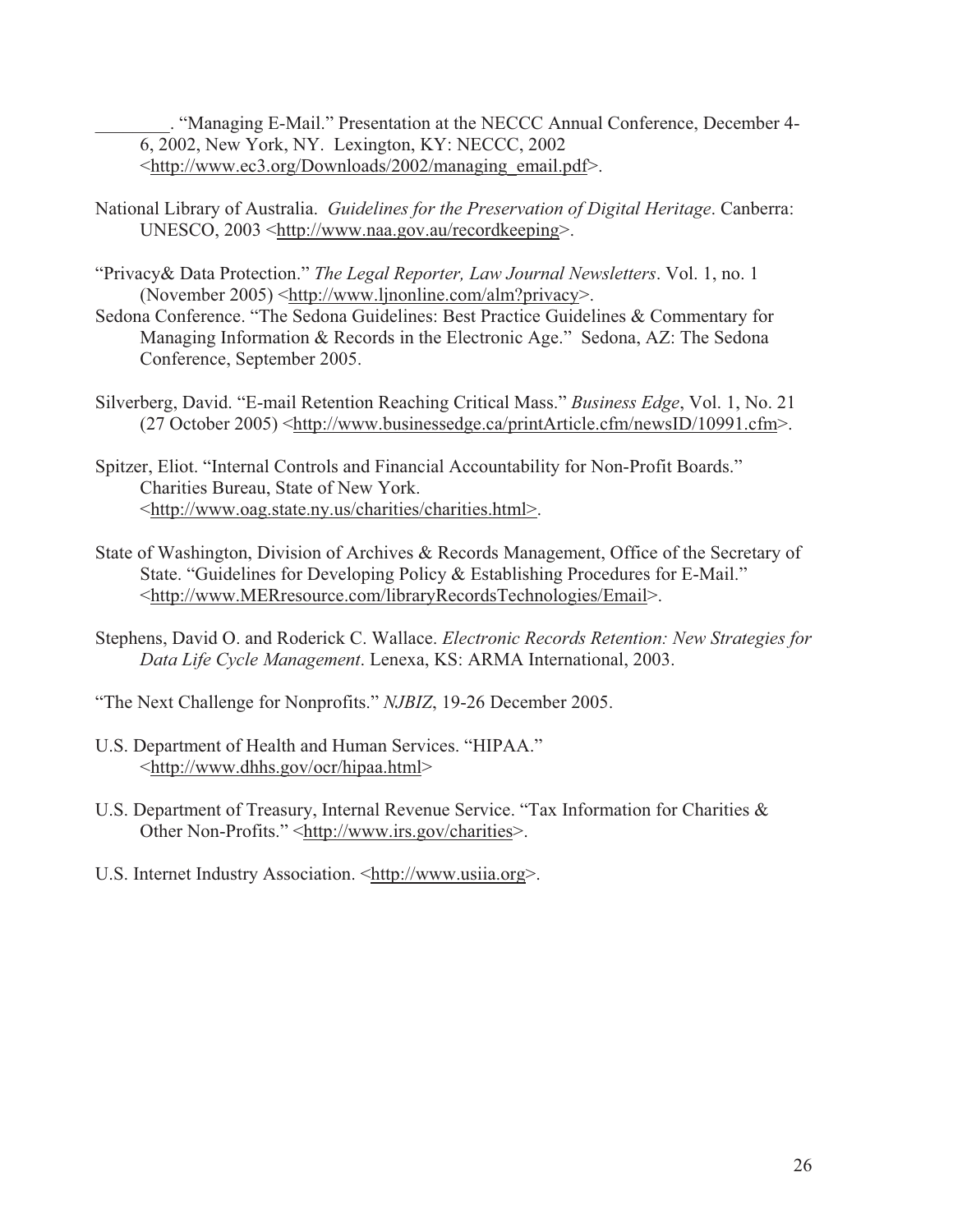## **APPENDIX 4**

### **SAMPLE E-MAIL HEADER (METADATA)**

| Resource - Message (HTML)                                                                                                                                   | $\overline{\mathsf{L}}$ $\overline{\mathsf{L}}$ $\overline{\mathsf{L}}$ $\overline{\mathsf{L}}$ |
|-------------------------------------------------------------------------------------------------------------------------------------------------------------|-------------------------------------------------------------------------------------------------|
| View Insert Format Tools Actions Help<br>: File Edit                                                                                                        |                                                                                                 |
| Encoding<br>1 3 1 3 1 6 8 X 4 . 9 . 9<br><b>B</b> Reply                                                                                                     | $\mathbf{v}$<br>· A B I U   三 臺 理 汪 汪 建 年 任                                                     |
| 冒<br>Message Header<br>Ickefeller.edu1<br>From:<br>$\mathbf{c}$<br>Options                                                                                  | Sent: Wed 2/15/2006 9:31 AM                                                                     |
| $\boldsymbol{\mathsf{x}}$<br>HI, Lyn                                                                                                                        |                                                                                                 |
| In case you haven't discovered this site already, here's a link. "The Legal Guide to Employee Monitoring" is a current<br>white paper that I found helpful. |                                                                                                 |
| http://newsletters.silicon.cneteu.net/t/107028/1936808/137/0/                                                                                               |                                                                                                 |
| Nancy                                                                                                                                                       |                                                                                                 |
| Nancy Adgent                                                                                                                                                |                                                                                                 |
| Project Archivist<br>Rockefeller Archive Center                                                                                                             |                                                                                                 |
| nadgent@mail.rockefeller.edu<br>914-366-6355                                                                                                                |                                                                                                 |
| 15 Dayton Avenue                                                                                                                                            |                                                                                                 |
| Sleepy Hollow, NY 10591                                                                                                                                     |                                                                                                 |
|                                                                                                                                                             |                                                                                                 |
|                                                                                                                                                             |                                                                                                 |
|                                                                                                                                                             |                                                                                                 |
|                                                                                                                                                             |                                                                                                 |
|                                                                                                                                                             |                                                                                                 |
|                                                                                                                                                             |                                                                                                 |
|                                                                                                                                                             |                                                                                                 |
|                                                                                                                                                             |                                                                                                 |
|                                                                                                                                                             |                                                                                                 |
|                                                                                                                                                             |                                                                                                 |
|                                                                                                                                                             |                                                                                                 |
|                                                                                                                                                             |                                                                                                 |
| <b>CCGGGY</b><br><b>H</b> start<br>E REC Project - Micro E Resource - Message (                                                                             | <b>QD</b> 1:56 PM<br>3 Microsoft Office                                                         |